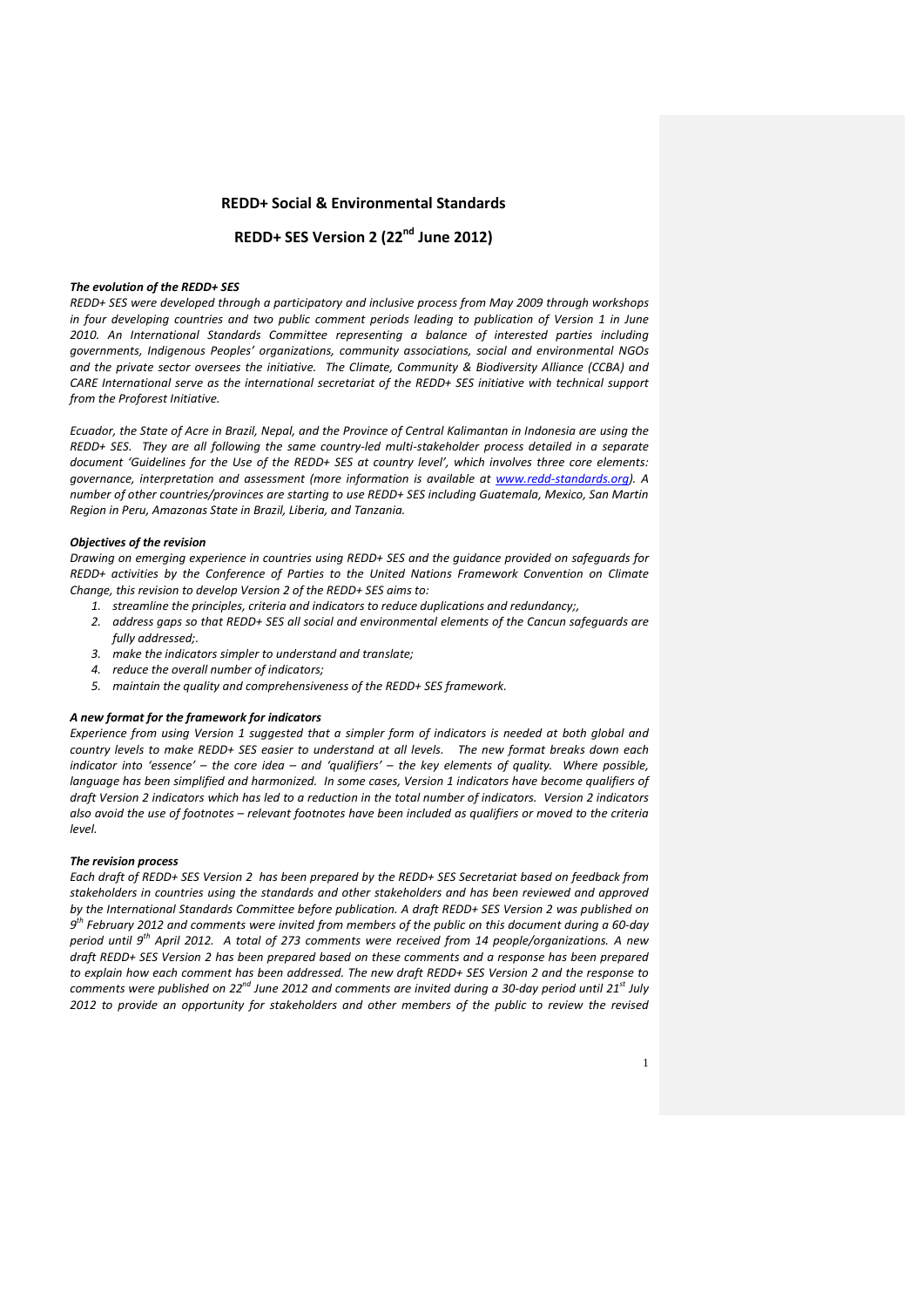*version and to raise any outstanding issues that they feel have not been adequately addressed. One comment was received and addressed in this final REDD+ SES Version 2.*

*REDD+ SES Version 2 of 13th August 2012 is available in English, Spanish, French,Portuguese and Bahasa Indonesian.*

*Comments should be submitted via the form provided at [www.redd-standards.org.](http://www.redd-standards.org/)*

### **Need for the standards**

While activities that reduce emissions from deforestation and forest degradation (REDD) and contribute to conservation, sustainable management of forests and enhancement of forest carbon stocks (REDD+) have the potential to deliver significant social and environmental benefits, many have also highlighted the serious risks notably for Indigenous Peoples and local communities, and in particular for marginalized $^1$  and/or vulnerable<sup>2</sup> social groups within these communities. Recognizing growing awareness at both international and national levels of the need for effective social and environmental safeguards, the REDD+ SES initiative aims to define and build support for a higher level of social and environmental performance from REDD+ programs.

# **Role of the REDD+ Social & Environmental Standards**

REDD+ SES can be used by governments, NGOs, financing agencies and other stakeholders to support the design and implementation of REDD+ programs that respect the rights of Indigenous Peoples and local communities and generate significant social and biodiversity benefits. These standards are designed for government-led programs of policies and measures implemented at national or state, provincial, or other level and are relevant for all forms of fund-based or market-based financing. REDD+ SES provide countries<sup>3</sup> with a tool to address the REDD+ safeguards listed in Annex 1 of the Cancun agreement (UNFCCC decision 1/CP.16 appendix 1) (with the proviso that REDD+ SES do not address issues related to accounting for greenhouse gas emissions) consistent with the guidance on systems for providing information on how safeguards are addressed and respected agreed at the Durban UNFCCC conference of parties (UNFCCC Decision 12/CP.17 Guidance on systems for providing information on how safeguards are addressed and respected and modalities relating to forest reference emission levels and forest reference levels as referred to in decision  $1/CP.16$ ).<sup>4</sup>

REDD+ SES were developed through extensive consultations to define high social and environmental performance of government-led REDD+ programs and they provide a comprehensive framework of key issues and elements of quality that can be used consistently across countries while enabling tailoring to the country context.

A primary role for REDD+ SES is to provide a mechanism for country-led, multi-stakeholder assessment of REDD+ program design, implementation and outcomes to enable countries to show how internationally- and nationally-defined safeguards are being addressed and respected. The assessments are important for adaptive management to improve the design and implementation of the REDD+ program, as well as to build

3 'Country' refers to the jurisdiction leading the REDD+ program, which could be at national, state, provincial or other level. 4 A table showing correspondence between REDD+ SES Version 2 and UNFCCC REDD+ safeguards is provided in Appendix 1.

 1 'Marginalized' people or groups are those that have little or no influence over decision-making processes. Marginalization may be related to a range of factors including gender, ethnicity, socio-economic status, and religion. The REDD+ Social & Environmental Standards explicitly adopt a differentiated approach that seeks to identify and address marginalization in all its

forms.<br><sup>2</sup> 'Vulnerable people or groups are those with high exposure to external stresses and shocks (including climate change); and with high sensitivity and low adaptive capacity to adjust in response to actual or expected changes due to their lack of secure access to the assets on which secure livelihoods are built (socio-political, cultural, human, financial, natural and physical). Forest dependency may be an important factor affecting vulnerability particularly where the REDD+ program itself may change access to forest resources. In many situations marginalization exacerbates vulnerability, e.g. marginalization by gender.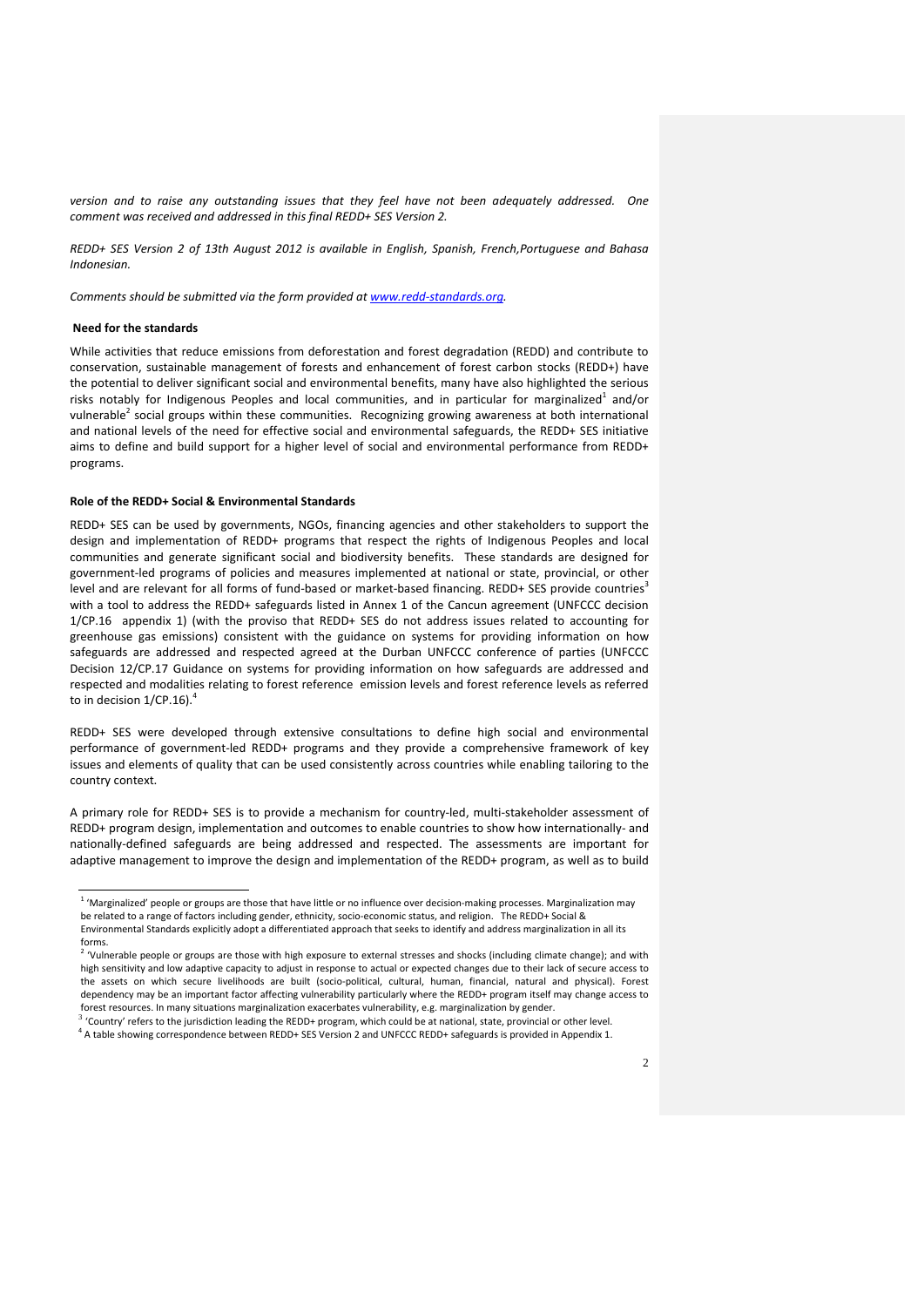and maintain support for the REDD+ program among stakeholders, especially those concerned about potential risks of the REDD+ program, including local people affected by the program, or national and international observers. A country can use REDD+ SES to support monitoring and reporting on safeguards throughout implementation of the REDD+ program and to develop a safeguards information system that can respond to UNFCCC guidelines and donor or other reporting needs.

Each country developing a REDD+ program will need a safeguards system that ensures that the social and environmental risks and opportunities of REDD+ are effectively addressed. The country safeguards system consists of policies, laws and regulations that set out the safeguards for REDD+, a grievance and redress mechanism that enables stakeholders affected by REDD+ to receive feedback and appropriate responses related to the implementation of safeguards and a safeguards information system for monitoring and reporting on safeguards implementation. In order to establish these key elements of a safeguards system, along with the institutions and processes and procedures that are essential to operationalize them, countries will need to go through a development process. This will involve, in the first instance, country-level interpretation of safeguards for REDD+; understanding the possible risks and benefits of the REDD+ program, establishing why the safeguards are needed, for example in response to international commitments such as the UNFCCC safeguards and those required by donors as well as development priorities and stakeholder concerns within the country, and defining the safeguards priorities. The country interpretation of safeguards provides the basis for development of the safeguards system, which involves a review and gap analysis of existing policies, laws, regulations, institutions and procedures leading to development of new ones as needed, and a similar process for establishment of the grievance and redress mechanism and the safeguards information system. In each case, the elements of the safeguards system should be established by building from and strengthening any relevant existing elements and developing new elements as needed through a transparent and participatory process.

REDD+ SES and other international safeguards initiations such as those developed by the Strategic [Environmental and Social Assessment](http://www.forestcarbonpartnership.org/fcp/sites/forestcarbonpartnership.org/files/Documents/PDF/Jun2010/2g_FCPF_FMT_Note_2010_16_SESA_Mainstreaming.pdf) (SESA) process of the [Forest Carbon Partnership Facility](http://www.forestcarbonpartnership.org/fcp/) (FCPF) or th[e](http://www.un-redd.org/Multiple_Benefits/SEPC_BeRT/tabid/991/Default.aspx) [Social and Environmental Principles and Criteria](http://www.un-redd.org/Multiple_Benefits/SEPC_BeRT/tabid/991/Default.aspx) (SEPC) and associated tools of th[e UN-REDD Programme](http://www.un-redd.org/) can help in different ways with the development of a country safeguards system. By providing a comprehensive framework of key issues to address with respect to the social and environmental performance of a REDD+ program, REDD+ SES is a useful input to the country-specific interpretation of safeguards and can be used to complement other relevant frameworks such as the UNFCCC safeguards, donor safeguards, other relevant international commitments and the UN-REDD SEPC. The multi-stakeholder process for developing country level indicators for REDD+ SES can support awareness-raising, capacity building and consultations to enable effective stakeholder participation in country-specific interpretation of safeguards for REDD+ and in the development of the elements of the safeguards system. The SESA process and UN-REDD tools such as the [Benefits and Risks Tool](http://www.un-redd.org/Multiple_Benefits/SEPC_BeRT/tabid/991/Default.aspx) (BeRT) and the **[Participatory Governance Assessment](http://www.gaportal.org/participatory-governance-assessments-redd)** (PGA) provide particular support for gap analysis and development of policies, laws and regulations, institutions, processes and procedures. REDD+ SES, in contrast, provides particular support for development of the safeguards information system. These different initiatives can therefore provide complementary support and can be used together with existing national processes to support development of the country safeguards system.

# **Components of the standards**

This document provides the 'REDD+ SES content' and accompanies a separate document 'Guidelines for the use of REDD+ Social & Environmental Standards at country level' that defines the 'REDD+ SES process'. Together, the REDD+ SES content and process provide a 'standards system' which is a mechanism that can be used to show how safeguards are being addressed and respected, including how multiple benefits are being delivered.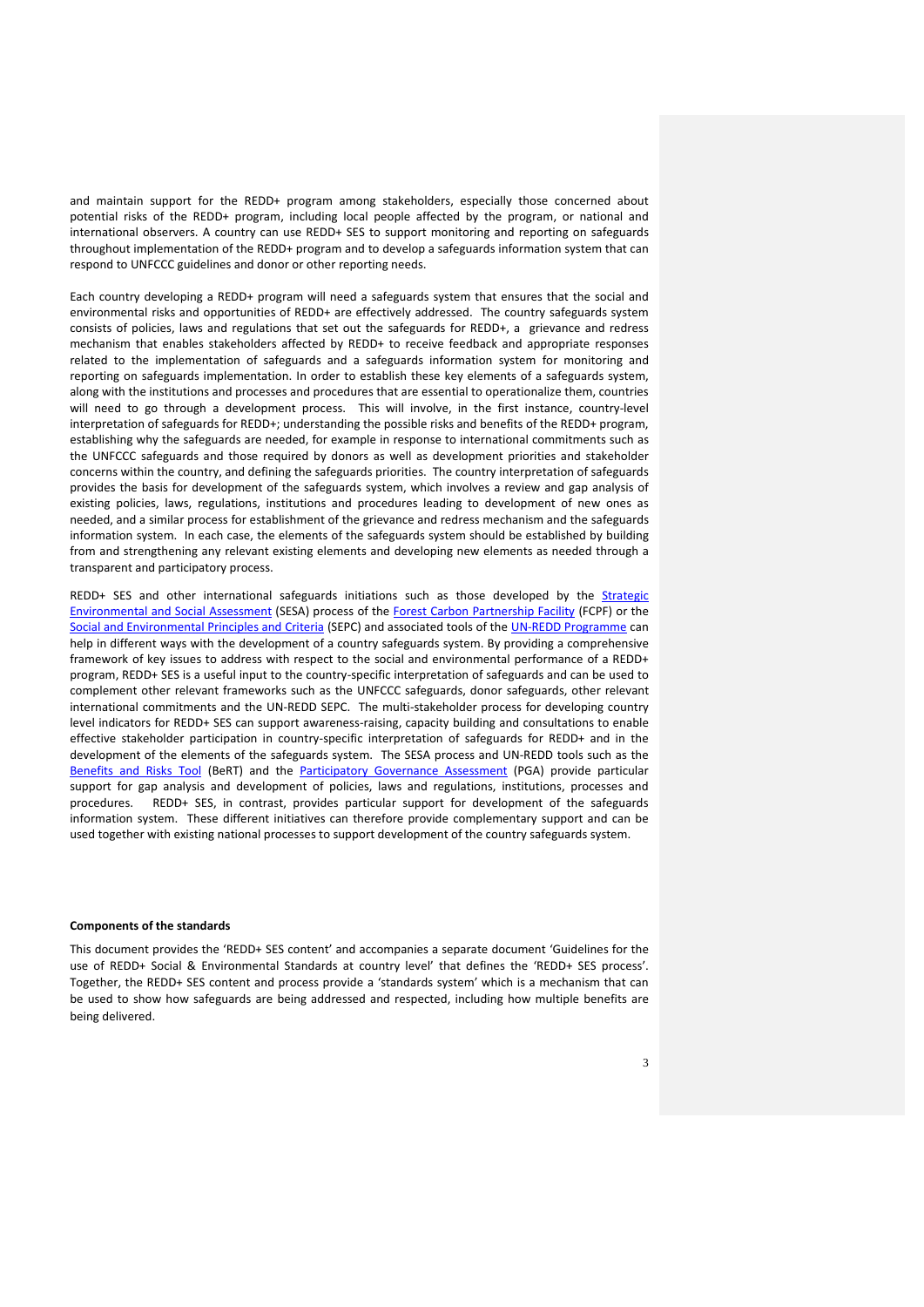The REDD+ SES consist of principles, criteria and indicators which define issues of concern and conditions to be met to achieve high social and environmental performance and a process for assessment.

- **The principles** provide the key objectives that define high social and environmental performance of REDD+ programs.
- **The criteria** define the conditions that must be met related to processes, impacts and policies in order to deliver the principles.
- **The indicators** define quantitative or qualitative information needed to show progress achieving a criterion. REDD+ SES Version 2 separates the indicators into:
	- **'essence'** of an indicator the core idea followed by
	- **'qualifiers'** key elements of quality describing important aspects of process or outcome, important elements that should be addressed in the scope of the indicator and other specific points that must be taken into account.<sup>5</sup> The essence and all the qualifiers of each indicator are required to demonstrate high performance. The qualifiers are not optional elements. In some cases, the essence ensures sufficient quality of information and no qualifiers are included.

Each of the framework indicators aims to assess one aspect that is important to address to achieve the criterion. The indicators can generally be characterized into three main categories:

- **Policy indicators** assess policies, strategies, legal frameworks, and institutions related to the REDD+ program that should be in place.
- **Process indicators** assess whether and how a particular process related to the REDD+ program has been planned, established and implemented.
- **Outcome indicators** assess the impacts of the REDD+ program.

A combination of these different types of indicators can ensure that the indicators are sufficient to assess effectively the performance of a country's REDD+ program against the principles and criteria.

At principle and criteria levels the standards are generic (i.e. the same across all countries). At the indicator level, there is a process for country-specific interpretation to develop a set of indicators that are tailored to the context of a particular country. For this reason the international version of the standards includes only a "framework for indicators" that is intended to guide the country-specific interpretation process rather than provide specific indicators that must be used in each country. A justification must also be provided for any changes to the framework for indicators that are made during the country-specific interpretation process.

# **Using REDD+ SES at country level**

<u>.</u>

All the countries participating in the REDD+ SES initiative are following the same country-led multistakeholder process, which involves a ten step process organized around three core elements: governance, interpretation and assessment.

- 1. Awareness raising/capacity building meetings and workshops
- **Governance:** a multi-stakeholder approach to ensure balanced stakeholder participation in the use of the standards
	- 2. Establish the facilitation team
	- 3. Create the Standards Committee

<sup>&</sup>lt;sup>5</sup> Note that the word 'includes' at the beginning of a qualifier means 'the scope of this indicator includes……'. The word 'including' at the beginning of a qualifier is used when the qualifier should be read as a specific part of the indicator sentence. 'Applies to at the beginning of a qualifier means 'this indicator applies to......'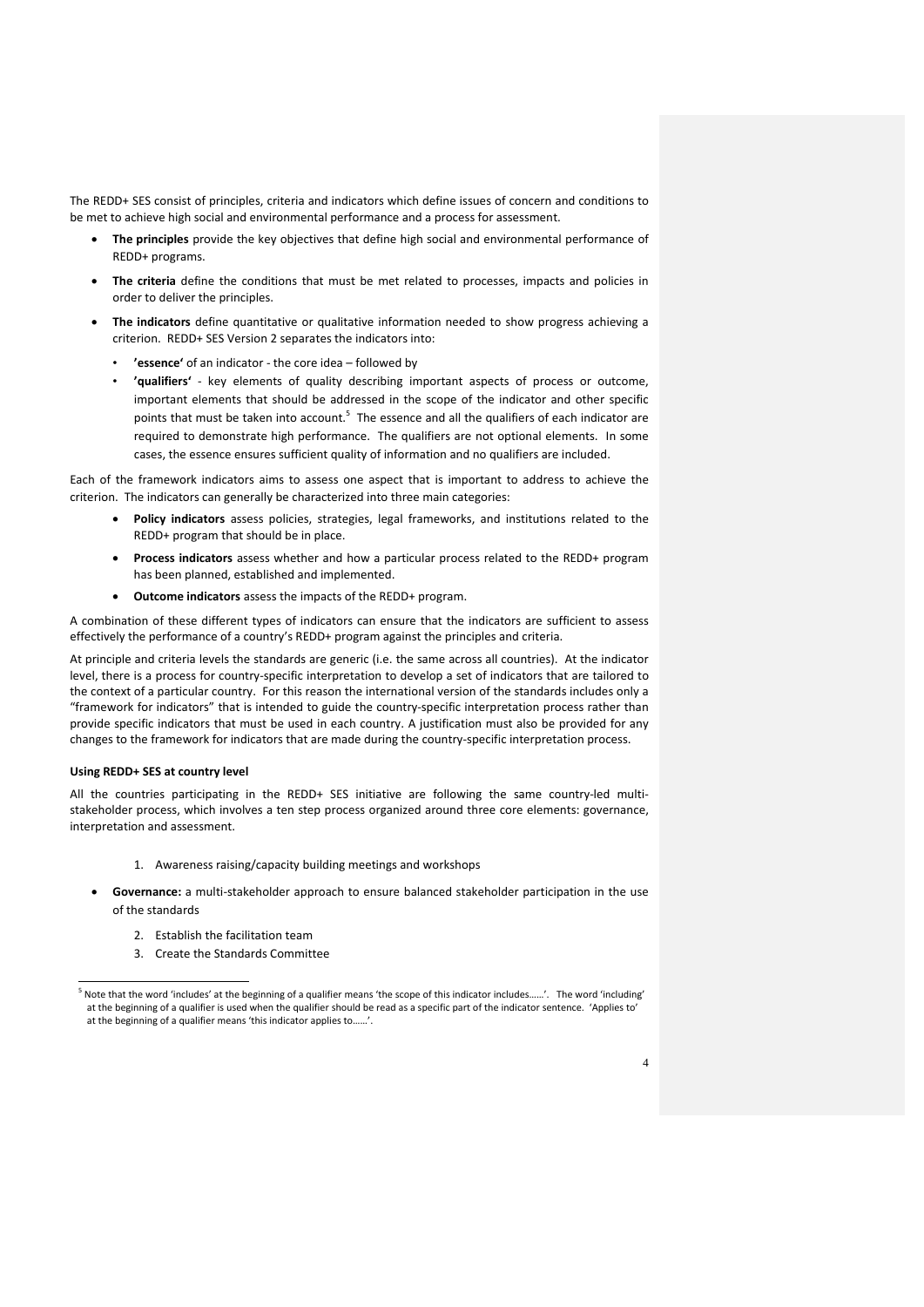- **Interpretation:** adaptation of the indicators and assessment process to the country context
	- 4. Develop plan for the REDD+ SES process
	- 5. Develop draft country-specific indicators
	- 6. Organize consultations on indicators
- **Assessment:** collection of information to assess performance, review of the draft assessment report by stakeholders and publication.
	- 7. Prepare a monitoring plan
	- 8. Develop draft performance assessment report
	- 9. Organize stakeholder review of draft assessment report
	- 10. Publish the assessment report

'Guidelines on the use of REDD+ SES at country level' are available a[t www.redd-standards.org.](http://www.redd-standards.org/)

The multi-stakeholder process for using the REDD+ SES at country level engages government, civil society and private sector in the development, review and approval of country-specific indicators and of reports assessing performance of the REDD+ program against the indicators. This multi-stakeholder approach:

- Creates a platform for building consensus and trust between diverse stakeholders
- Enhances the quality and credibility of the multi-stakeholder self-assessment
- Promotes shared ownership by government and civil society
- Increases transparency.

Tailoring of the indicators and the assessment process to the country context through broad stakeholder consultation:

- Ensures the standards and assessment process are relevant and meaningful
- Builds understanding and ownership of rights holders and stakeholders.

At this stage, the primary means of ensuring quality and accuracy of the REDD+ program performance assessment is through full and effective participation of rights holders and stakeholders in the assessment process. A formal process of verification – an independent check on the quality and accuracy of the assessment - is not yet included but could be developed. Although REDD+ SES does not include independent verification of the assessment, the REDD+ SES process used in each country, including the governance, interpretation and assessment process, will be reviewed at the international level to ensure consistency across countries.

At this stage, the primary means of ensuring quality and accuracy of the REDD+ program performance assessment is through full and effective participation of rights holders and stakeholders in the assessment process. A formal process of verification – an independent check on the quality and accuracy of the assessment - is not yet included but could be developed. Although REDD+ SES does not include independent verification of the assessment, the REDD+ SES process used in each country, including the governance, interpretation and assessment process, will be reviewed at the international level to ensure consistency across countries.

Use of REDD+ SES must be integrated with other safeguard mechanisms that the country may be using or has a commitment to use, such as the Strategic Environmental and Social Assessment process of the FCPF, the UN-REDD Social and Environmental Principles and Criteria (SEPC) and/or Participatory Governance Assessment (PGA), safeguards requirements and processes of other multilateral and bilateral donors, or requirements and processes of the national legal and policy framework. In particular, REDD+ SES contributes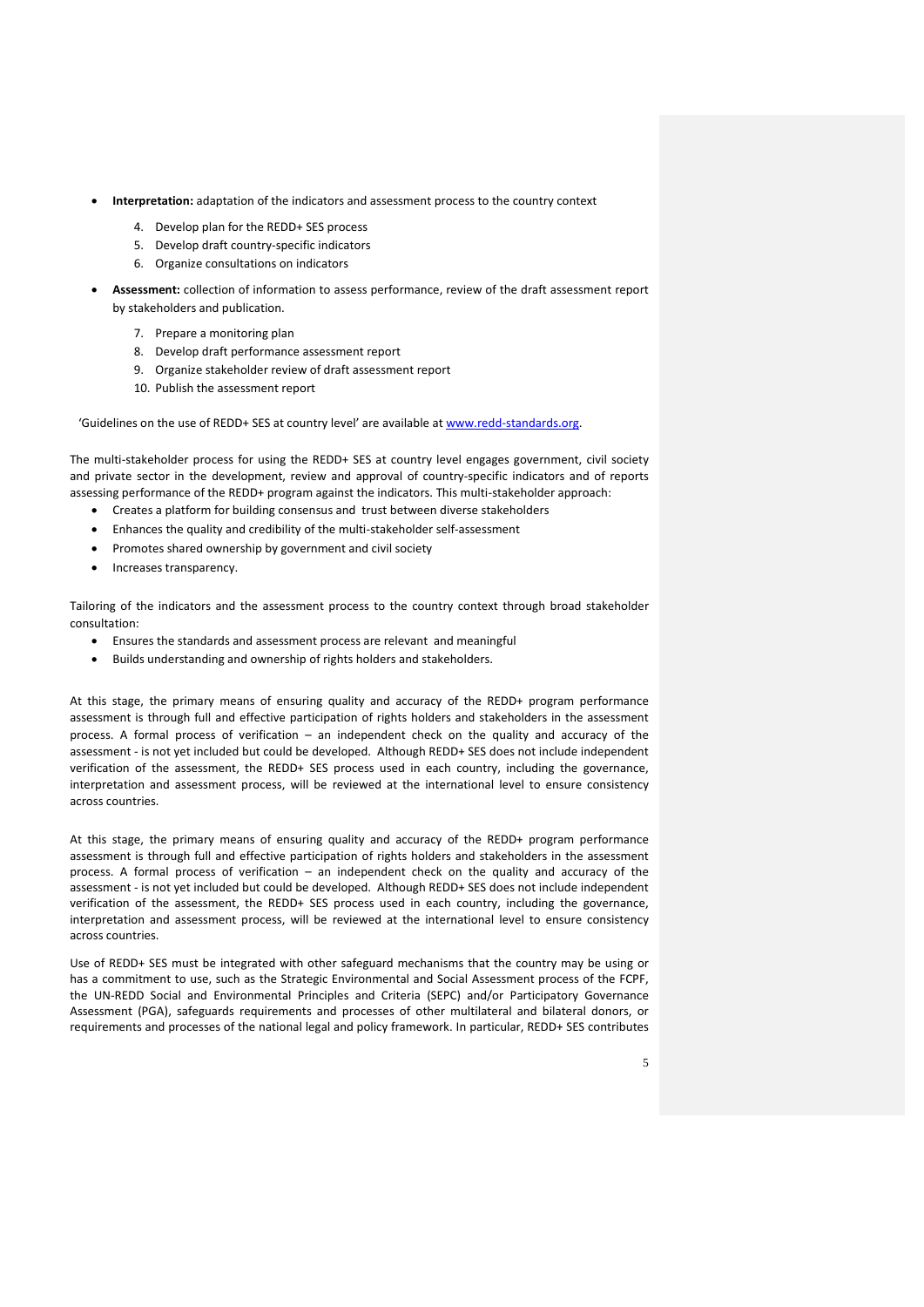to the R-PP process by supporting the implementation of component 2d 'Social and Environmental Strategic Assessment' and 4b 'Information System for Multiple Benefits, Other Impacts, Governance, and Safeguards'. The REDD+ SES process should be integrated into the overall REDD+ readiness budget at country level.

### **The use of REDD+ SES requires a clear definition of the REDD+ program**

The REDD+ SES apply to government-led REDD+ programs of policies and measures implemented at jurisdictional level, which may be national, state, provincial, regional level or other level. The standards are not designed for separate application to site-based projects. Depending on the phase of development and implementation of the REDD+ program, REDD+ SES can be used to assess:

- Processes for development of country-level REDD+ programs, strategies, policies and plans
- Implementation of country-level REDD+ policies and plans
- Social and environmental outcomes on the ground.

In order to use the REDD+ SES, the REDD+ program to which they are being applied must be clearly defined in a published document that should include the following elements, and should indicate the progress that has been made towards their definition:

- i. The objectives of the REDD+ program;
- ii. Identification of the drivers of deforestation and forest degradation;
- iii. Description of the policies, measures and activities, and plans for their design and implementation;
- iv. Identification of the geographical areas in which activities will be implemented, where relevant;
- v. Identification of the institutional arrangements for program design, implementation and evaluation.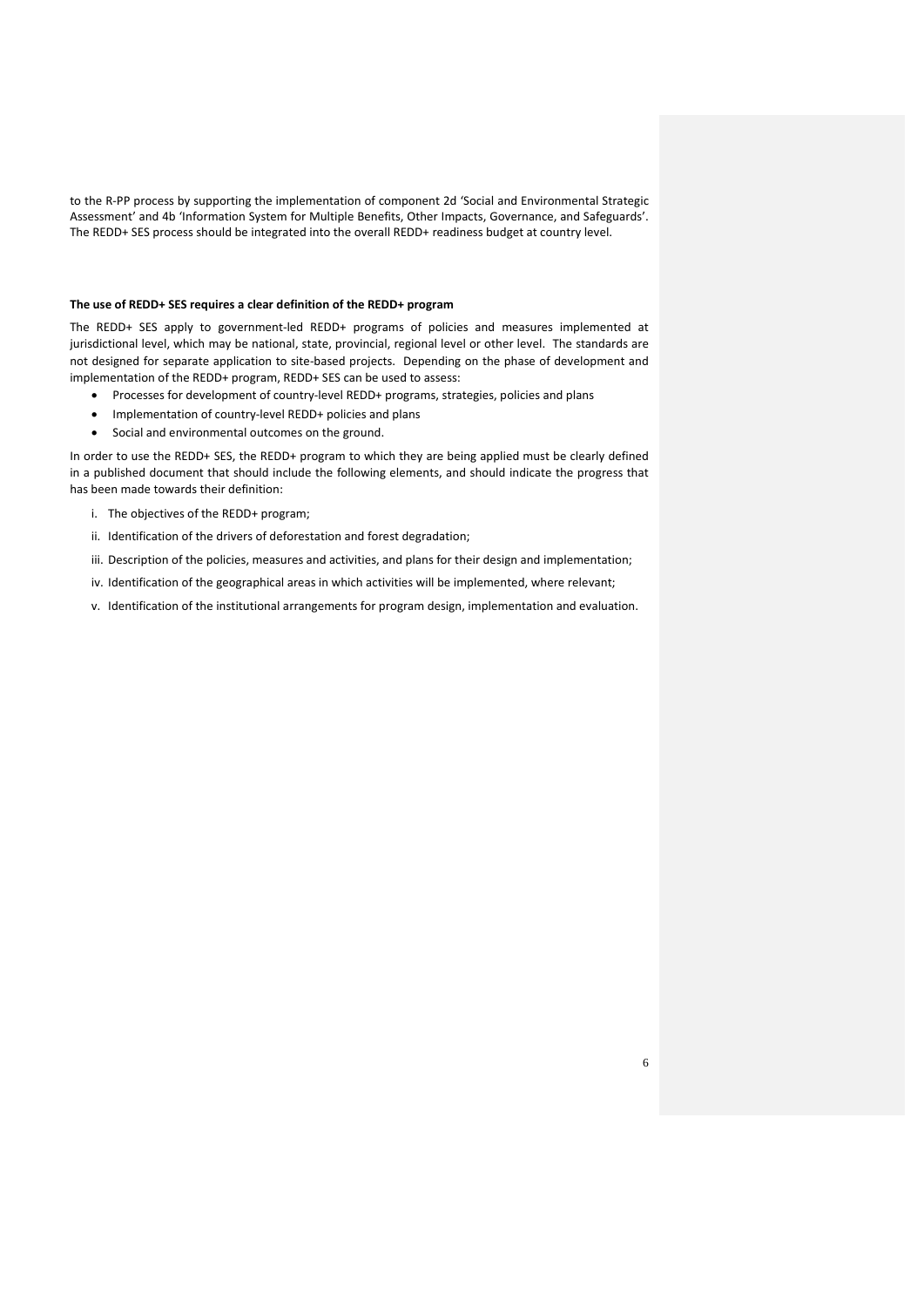| Principle 1: The REDD+ program <sup>6</sup> recognizes and respects <sup>7</sup> rights to lands, territories <sup>8</sup> and resources <sup>9</sup>       |                                                                                                                                                                                                                                                                                                                                                                                                  |             |  |  |
|-------------------------------------------------------------------------------------------------------------------------------------------------------------|--------------------------------------------------------------------------------------------------------------------------------------------------------------------------------------------------------------------------------------------------------------------------------------------------------------------------------------------------------------------------------------------------|-------------|--|--|
| <b>Criteria</b>                                                                                                                                             | <b>Framework for indicators</b>                                                                                                                                                                                                                                                                                                                                                                  | <b>Type</b> |  |  |
| The REDD+<br>1.1<br>program effectively<br>identifies the different<br>rights holders <sup>10</sup>                                                         | 1.1.1 An effective process is established to inventory and map rights to<br>lands, territories and resources relevant to the REDD+ program.<br>The process is participatory including representatives of women<br>i.<br>and marginalized and/or vulnerable people.                                                                                                                               | Process     |  |  |
| (statutory and<br>customary <sup>11</sup> ) and their<br>rights to lands,<br>territories and resources<br>relevant to the program.                          | ii.<br>Includes statutory and customary rights.<br>Includes individual and collective rights.<br>iii.<br>Includes tenure/use/access/management rights.<br>iv.<br>Includes rights of women and marginalized and/or vulnerable<br>v.<br>people.<br>Includes overlapping or conflicting rights.<br>vi.                                                                                              |             |  |  |
| The REDD+<br>1.2<br>program recognizes and<br>respects both statutory<br>and customary rights <sup>12</sup><br>to lands, territories and<br>resources which | 1.2.1 Policies of the REDD+ program include recognition of and respect<br>for customary rights.<br>Applies to Indigenous Peoples and local communities.<br>i.                                                                                                                                                                                                                                    | Policy      |  |  |
|                                                                                                                                                             | 1.2.2 Land-use plans used by the REDD+ program recognize and<br>respect rights of Indigenous Peoples and local communities.<br>Includes customary and statutory rights.<br>i.                                                                                                                                                                                                                    | Policy      |  |  |
| Indigenous Peoples or<br>local communities <sup>13</sup><br>have traditionally<br>owned, occupied or<br>otherwise used or<br>acquired. <sup>14</sup>        | 1.2.3 The REDD+ program promotes securing statutory rights to lands,<br>territories and resources.<br>Applies to lands, territories and resources which Indigenous<br>i.<br>Peoples and local communities have traditionally owned,<br>occupied or otherwise used or acquired.<br>Including securing existing statutory rights and conversion of<br>ii.<br>customary rights to statutory rights. | Policy      |  |  |
| 1.3 The REDD+<br>program requires the<br>free, prior and informed<br>consent of Indigenous                                                                  | 1.3.1 Policies of the REDD+ program uphold the principle of free, prior<br>and informed consent of Indigenous Peoples and local communities.<br>Applies to any activities affecting their rights to lands, territories<br>i.<br>and resources.                                                                                                                                                   | Policy      |  |  |
| Peoples <sup>15</sup> and local<br>communities for any<br>activities affecting <sup>16</sup><br>their rights to lands,                                      | 1.3.2 Collective rights holders define a process of obtaining their free,<br>prior and informed consent.<br>Including definition of their own representative and traditional<br>i.<br>institutions that have authority to give consent on their behalf.                                                                                                                                          | Process     |  |  |

 6 The REDD+ program to which the REDD+ SES is being applied must be defined in a published document that should include the following elements, and should indicate the progress that has been made towards their definition: (i) the objectives; (ii) identification of the drivers of deforestation and forest degradation; (iii) description of the policies, measures and activities, and plans for their design and implementation; (iv) identification of the geographical areas in which activities will be implemented, where relevant; (v) identification of the institutional arrangements for program design, implementation and evaluation.

<sup>7</sup> 'Respect' is taken to include not undermining or prejudicing rights.

 $^8$  The term 'Territories' is particularly relevant for Indigenous Peoples and refers to the total environment of the areas which the peoples concemed occupy or otherwise use.

<sup>9</sup> 'Resources' is understood to include ecosystem services provided by these resources.

<sup>10</sup> 'Rights holders' are defined as those whose rights are potentially affected by the REDD+ program, including holders of individual rights and Indigenous Peoples and others who hold collective rights. <sup>11</sup> 'Customary rights' to lands and resources refers to patterns of long-standing community land and resource usage in accordance

with Indigenous Peoples' and local communities' customary laws, values, customs, and traditions, including seasonal or cyclical use, rather than formal legal title to land and resources issued by the State.

<sup>12</sup> Including individual and collective rights.

<sup>13</sup> Wherever the term Indigenous Peoples and local communities is used through these standards it is implicit that particular

attention will be paid to women and marginalized and/or vulnerable groups within these communities.<br><sup>14</sup> In particular, recognizing that Indigenous Peoples have the right to own, use, develop and control the lands, territo resources that they possess by reason of traditional ownership or other traditional occupation or use, as well as those that they have otherwise acquired.

<sup>15</sup> In conformance with relevant international treaties, conventions and other instruments including the United Nations Declaration on the Rights of Indigenous Peoples and International Labor Organization Convention 169.

<sup>16</sup> Includes activities that affect rights to lands, territories and resources directly or indirectly.

**Comment [j1]:** WEDO comment - In Nepal women felt that the definition of right holder needed modification as usually women right's are undermined by other rights

**Comment [j2]:** response - The definition of rights holder doesn't need to include 'special attention to rights of women' since this should be included in relevant qualifiers for indicators when rights holders are being identified as in 1.1.1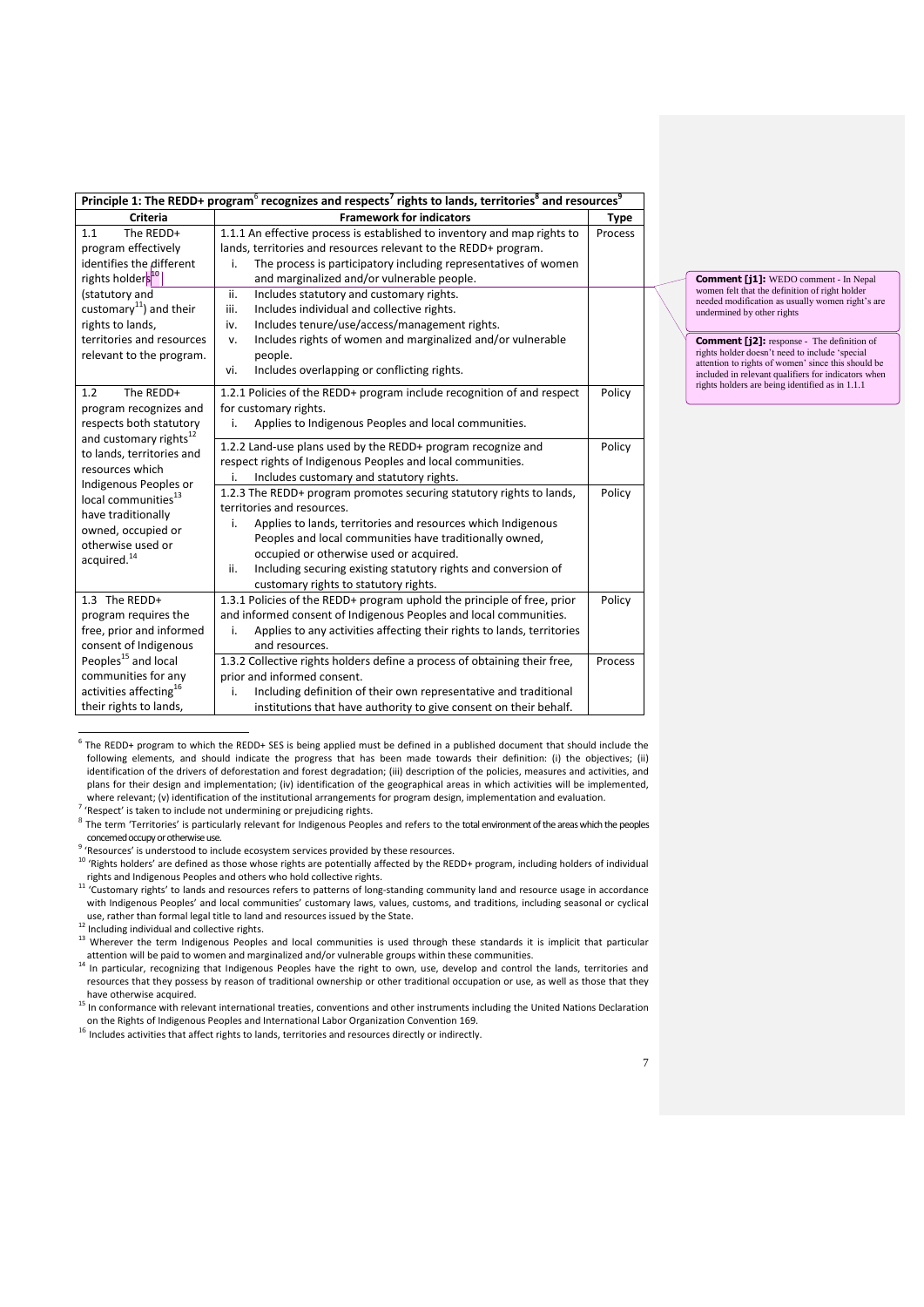| territories and                         | ii.<br>The process is transparent.                                       |         |                                                                                                             |  |
|-----------------------------------------|--------------------------------------------------------------------------|---------|-------------------------------------------------------------------------------------------------------------|--|
| resources.                              | The process takes into account the views of all community<br>iii.        |         |                                                                                                             |  |
|                                         | members including those of women and of marginalized and/or              |         |                                                                                                             |  |
|                                         | vulnerable people.                                                       |         | <b>Comment [j3]:</b> WEDO comment - We support                                                              |  |
|                                         | The process is gender sensitive <sup>17</sup> .<br>iv.                   |         | the inclusion of this clarification. However, we are                                                        |  |
|                                         | 1.3.3 Free, prior and informed consent is obtained from Indigenous       | Process | concerned that including the views of women is just<br>one action and there is no guarantee the entire FPIC |  |
|                                         | Peoples.                                                                 |         | process will be gender sensitive and responsive. We                                                         |  |
|                                         | In accordance with their customs, norms and traditions.<br>i.            |         | are not sure where would be the best place to add<br>this clarification, perhaps it could be part of        |  |
|                                         | Applies to activities that may affect their rights, particularly<br>ii.  |         | qualifier ii or a new qualifier?                                                                            |  |
|                                         | their rights to own and control traditionally owned lands,               |         | Comment [j4]:                                                                                               |  |
|                                         | territories and resources.                                               |         |                                                                                                             |  |
|                                         | iii.<br>Applies to each potential change to rights throughout design     |         |                                                                                                             |  |
|                                         | and implementation of the REDD+ program.                                 |         |                                                                                                             |  |
|                                         | 1.3.4 Free, prior and informed consent is obtained from local            | Process |                                                                                                             |  |
|                                         | communities.                                                             |         |                                                                                                             |  |
|                                         | i.<br>Applies to activities affecting their customary or other rights to |         |                                                                                                             |  |
|                                         | lands, territories and resources.                                        |         |                                                                                                             |  |
|                                         | Uses mutually agreed procedures.<br>ii.                                  |         |                                                                                                             |  |
|                                         | iii.<br>Applies to each potential change to rights throughout design     |         |                                                                                                             |  |
|                                         | and implementation of the REDD+ program.                                 |         |                                                                                                             |  |
|                                         | 1.3.5 Where any relocation or displacement occurs, there is prior        | Process |                                                                                                             |  |
|                                         | agreement on the provision of alternative lands and/or fair              |         |                                                                                                             |  |
|                                         | compensation.                                                            |         |                                                                                                             |  |
|                                         | Any relocation or displacement is in accordance with free, prior<br>i.   |         |                                                                                                             |  |
|                                         | and informed consent.                                                    |         |                                                                                                             |  |
|                                         | Includes physical and/or economic relocation or displacement.<br>ii.     |         |                                                                                                             |  |
|                                         | The agreement includes adequate provision of financial and<br>iii.       |         |                                                                                                             |  |
|                                         | technical support for the displacement.                                  |         |                                                                                                             |  |
|                                         | The agreement includes the right to return once the reasons for<br>iv.   |         |                                                                                                             |  |
|                                         | the displacement have ceased.                                            |         |                                                                                                             |  |
|                                         | The agreement includes a procedure for relocation or<br>v.               |         |                                                                                                             |  |
|                                         | displacement that is transparent, impartial, safe and accessible         |         |                                                                                                             |  |
|                                         | for all relevant stakeholders, with special attention to women           |         |                                                                                                             |  |
|                                         | and marginalized and/or vulnerable people.                               |         | <b>Comment [AQ5]:</b> WEDO comment - Measures                                                               |  |
| 1.4 Where the REDD+                     | 1.4.1 Where the REDD+ program enables private ownership of carbon        | Process | need to be taken to ensure that any displacement                                                            |  |
| program enables private                 | rights, a process for defining carbon rights is developed and            |         | process does not lead to increase in violence agains<br>women. There are many examples that have shown      |  |
| ownership <sup>18</sup> of carbon       | implemented.                                                             |         | that during these migrations or re allocations there                                                        |  |
| rights <sup>19</sup> , these rights are | i.<br>The process is transparent.                                        |         | is an increase in rape rates and unfavorable                                                                |  |
| based on the statutory                  | ii.<br>The allocation of rights is based on the statutory and customary  |         | conditions that place women in a vulnerable<br>situation.                                                   |  |
| and customary rights to                 | rights to the lands, territories and resources that generated the        |         |                                                                                                             |  |
| the lands, territories and              | greenhouse gas emissions reductions and removals.                        |         | <b>Comment [AL6]:</b> response: given that the term<br>'provision' can be taken to include both what lands  |  |
| resources <sup>20</sup> that            |                                                                          |         | are provided and the process for relocation then it                                                         |  |
| generated the                           |                                                                          |         | does seem appropriate and important to include this<br>qualifier. Language adapted to be in line with 6.1.2 |  |
| greenhouse gas                          |                                                                          |         | 6.2.5, 6.4.1                                                                                                |  |
|                                         |                                                                          |         |                                                                                                             |  |

 $^{17}$  Gender sensitive is to understand and give consideration to socio-cultural norms and discriminations in order to acknowledge the different rights, roles & responsibilities of women and men in the community and the relationships between them. Gender sensitive policy, program, administrative and financial activities, and organizational procedures will: differentiate between the capacities, needs and priorities of women and men; ensure that the views and ideas of both women and men are taken seriously; consider the implications of decisions on the situation of women relative to men; and take actions to address inequalities or

imbalance between women and men (definition provided by WEDO).<br><sup>18</sup> Ownership of carbon rights may be individual or collective, according to the legal framework in each country.

<sup>&</sup>lt;sup>19</sup> 'Carbon rights' are defined as the rights to enter into contracts and national or international transactions for the transfer of

ownership of greenhouse gas emissions reductions or removals and the maintenance of carbon stocks. <sup>20</sup> The statutory and customary rights to the lands, territories and resources and the rights holders relevant to the REDD+ program' are identified in accordance with criterion 1.1.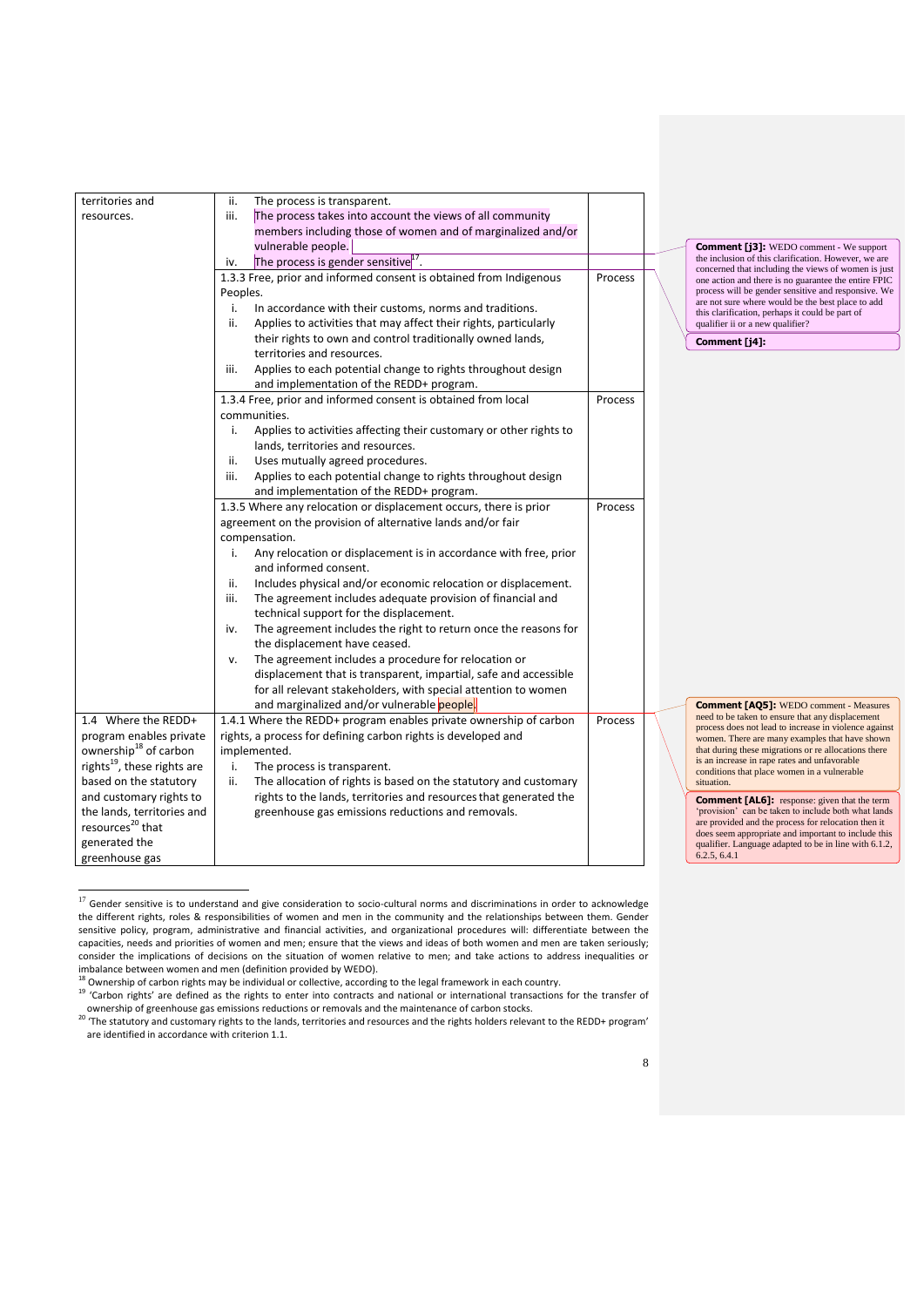| emissions reductions |  |
|----------------------|--|
| and removals.        |  |
|                      |  |

| Principle 2: The benefits <sup>21</sup> of the REDD+ program are shared equitably <sup>22</sup> among all relevant <sup>23</sup> rights |                                                                           |             |  |  |
|-----------------------------------------------------------------------------------------------------------------------------------------|---------------------------------------------------------------------------|-------------|--|--|
| holders and stakeholders. <sup>24</sup>                                                                                                 |                                                                           |             |  |  |
| <b>Criteria</b>                                                                                                                         | <b>Framework for indicators</b>                                           | <b>Type</b> |  |  |
| 2.1 There is                                                                                                                            | 2.1.1 Benefits, costs and risks of the REDD+ program are assessed         | Process     |  |  |
| transparent <sup>25</sup> and                                                                                                           | during program design and implementation.                                 |             |  |  |
| participatory                                                                                                                           | For each relevant rights holder and stakeholder group.<br>i.              |             |  |  |
| assessment of predicted                                                                                                                 | Applies to local, national and other relevant levels.<br>ii.              |             |  |  |
| and actual benefits,                                                                                                                    | iii.<br>The assessment is timely and participatory in accordance with     |             |  |  |
| costs, and risks <sup>26</sup> of the                                                                                                   | Principle 6.                                                              |             |  |  |
| REDD+ program for                                                                                                                       | Includes direct and indirect benefits, costs and risks.<br>iv.            |             |  |  |
| relevant rights holder                                                                                                                  | Includes benefits, costs and risks related to social, cultural,<br>v.     |             |  |  |
| and stakeholder                                                                                                                         | economic and environmental aspects and to human rights and                |             |  |  |
| groups <sup>27</sup> at all levels,                                                                                                     | rights to lands, territories and resources.                               |             |  |  |
| with special attention to                                                                                                               | With special attention to the differentiation of benefits, costs<br>vi.   |             |  |  |
| women and                                                                                                                               | and risks to women and marginalized and/or vulnerable                     |             |  |  |
| marginalized and/or                                                                                                                     | people.                                                                   |             |  |  |
| vulnerable people.                                                                                                                      | Assessment is repeated periodically as part of monitoring.<br>vii.        |             |  |  |
|                                                                                                                                         | Benefits, costs and risks are relative to the reference scenario<br>viii. |             |  |  |
|                                                                                                                                         | which is the most likely land-use scenario in the absence of the          |             |  |  |
|                                                                                                                                         | REDD+ program.                                                            |             |  |  |
| 2.2 Transparent,                                                                                                                        | 2.2.1 Relevant rights holders and stakeholders participate in defining    | Process     |  |  |
| participatory, effective <sup>28</sup>                                                                                                  | the decision-making process and distribution mechanism for                |             |  |  |
| and efficient <sup>29</sup>                                                                                                             | equitable benefit-sharing.                                                |             |  |  |
| mechanisms are                                                                                                                          | Participation is full and effective in accordance with Principle 6.<br>i. |             |  |  |
| established for equitable                                                                                                               | Including women and marginalized and/or vulnerable people.<br>ii.         |             |  |  |
| sharing of benefits of                                                                                                                  | Addresses benefit sharing between and within relevant rights<br>iii.      |             |  |  |
| the REDD+ program                                                                                                                       | holders and stakeholder groups.                                           |             |  |  |
| among and within                                                                                                                        |                                                                           |             |  |  |
| relevant rights holder                                                                                                                  | 2.2.2 Relevant rights holders and stakeholders determine the form         | Process     |  |  |
| and stakeholder groups                                                                                                                  | that the benefits will take and how they are delivered.                   |             |  |  |

 $^{21}$  The term 'benefits' in Principle 2 is understood to reflect a full consideration of benefits, costs and risks.

<sup>22</sup> 'Equity' and 'equitable' are defined as just, impartial and fair to all parties including marginalized and vulnerable people.

<sup>&</sup>lt;sup>23</sup> 'Relevant' rights holder and stakeholder groups are identified by the REDD+ program in accordance with criterion 6.1.

<sup>24 &#</sup>x27;Stakeholders' are those who can potentially affect or be affected by the REDD+ program.

<sup>&</sup>lt;sup>25</sup> 'Transparent' means that decisions taken and their enforcement are done in a manner that follows rules and regulations. It also means that information is freely available and directly accessible to those who will be affected by such decisions and their enforcement. It also means that enough information is provided and that it is provided in easily understandable forms and media 26 All assessment of benefits, costs, and risks should include those that are direct and indirect and include those related to social, cultural, environmental and economic aspects and to human rights and rights to lands territories and resources. Costs should include those related to responsibilities and also opportunity costs. All benefits, costs and risks should be relative to the reference scenario which is the most likely land-use scenario in the absence of the REDD+ program. Note that the term 'benefits'

refers to positive impacts and the phrase 'costs and risks' equates with negative impacts. <sup>27</sup> 'Relevant rights holder and stakeholder groups' are identified in accordance with criterion 6.1.

<sup>28 &#</sup>x27;Effective' is defined as the extent to which the emissions reductions and other goals of the program are achieved.

<sup>29 &#</sup>x27;Efficient' is defined as achieving the target with minimum cost, effort and time.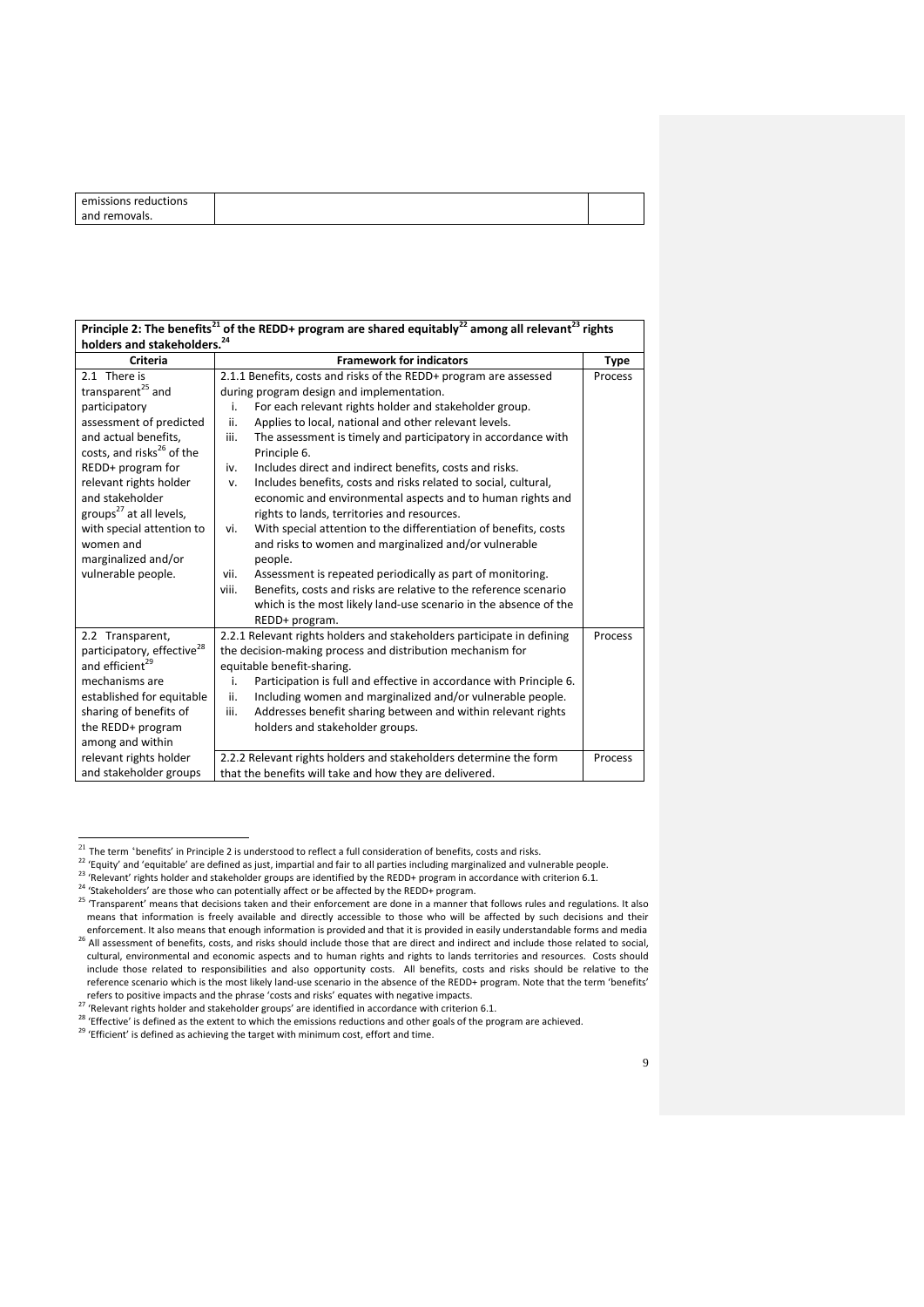| taking into account<br>The process is inclusive and transparent.                                           |         |
|------------------------------------------------------------------------------------------------------------|---------|
| socially differentiated <sup>30</sup><br>Including women and marginalized and/or vulnerable people.<br>ii. |         |
| benefits, costs and risks.<br>2.2.3 Clear policies and guidelines for equitable benefit-sharing are        | Policy  |
| established.                                                                                               |         |
| i. Ensuring that equitable sharing of benefits includes women and                                          |         |
| marginalized and/or vulnerable people taking into account                                                  |         |
| socially differentiated benefits, costs and risks.                                                         |         |
| 2.2.4 Administrative procedures for benefit sharing are timely,                                            | Process |
| transparent, effective and efficient.                                                                      |         |
| Includes financial management.                                                                             |         |

# **Principle 3: The REDD+ program improves long-term livelihood<sup>31</sup> security and well-being of Indigenous Peoples and local communities with special attention to women and the most marginalized and/or vulnerable people.**<sup>32</sup>

| Criteria                          | <b>Framework for indicators</b>                                         | <b>Type</b> |
|-----------------------------------|-------------------------------------------------------------------------|-------------|
| 3.1 The REDD+ program             | 3.1.1 The objectives and policies of the REDD+ program include          | Policy      |
| generates additional,             | improving long-term livelihood security and well-being of Indigenous    |             |
| positive impacts <sup>33</sup> on | Peoples and local communities.                                          |             |
| the long-term livelihood          | With special attention to women and the most marginalized<br>i.         |             |
| security and well-being           | and/or vulnerable people.                                               |             |
| of Indigenous Peoples             |                                                                         |             |
| and local communities,            | 3.1.2 The REDD+ program generates additional, positive impacts on       | Outcome     |
| with special attention to         | the long-term livelihood security and well-being of Indigenous Peoples  |             |
| women and the most                | and local communities.                                                  |             |
| marginalized and/or               | Relative to the expected situation of Indigenous Peoples and<br>i.      |             |
| vulnerable people.                | local communities under the reference scenario which is the             |             |
|                                   | most likely land-use scenario in the absence of the REDD+               |             |
|                                   | program.                                                                |             |
|                                   | With special attention to women and the most marginalized<br>ii.        |             |
|                                   | and/or vulnerable people.                                               |             |
|                                   | 3.1.3 The REDD+ program generates additional resources to improve       | Outcome     |
|                                   | long-term livelihood security and well-being of Indigenous Peoples      |             |
|                                   | and local communities.                                                  |             |
|                                   | Includes financial, human or other resources.<br>i.                     |             |
|                                   | Relative to the level of resources available under the reference<br>ii. |             |
|                                   | scenario which is the most likely land-use scenario in the              |             |
|                                   | absence of the REDD+ program.                                           |             |
| 3.2 The REDD+                     | 3.2.1 The REDD+ program is adapted in order to mitigate negative,       | Process     |
| program is adapted                | and enhance and sustain positive, impacts on Indigenous Peoples and     |             |
| based on assessment of            | local communities.                                                      |             |
| predicted and actual              | Based on assessment of impacts undertaken in accordance with<br>i.      |             |
| impacts in order to               | criterion 5.4.                                                          |             |
| mitigate negative, and            | ii.<br>Applies to REDD+ program design based on assessment of           |             |
| enhance positive,                 | predicted impacts.                                                      |             |
| impacts on Indigenous             | Applies to REDD+ program implementation based on<br>iii.                |             |

 $30\,$  'Socially differentiated' includes differentiated by gender, marginalization and vulnerability.

1

<sup>31</sup> 'Livelihoods' can be defined by five capitals/assets: socio-political, cultural, human, financial, natural and physical.

<sup>&</sup>lt;sup>32</sup> 'Vulnerable' people are those with high exposure to external stresses and shocks (including climate change); and with high sensitivity and low adaptive capacity to adjust in response to actual or expected changes due to their lack of secure access to the assets on which secure livelihoods are built (socio-political, cultural, human, financial, natural and physical). Forest dependency may be an important factor affecting vulnerability particularly where the REDD+ program itself may change access to forest resources. In many situations marginalization exacerbates vulnerability, e.g. marginalization by gender.

<sup>&</sup>lt;sup>33</sup> All impacts are relative to the reference scenario which is the most likely land-use scenario in the absence of the REDD+ program.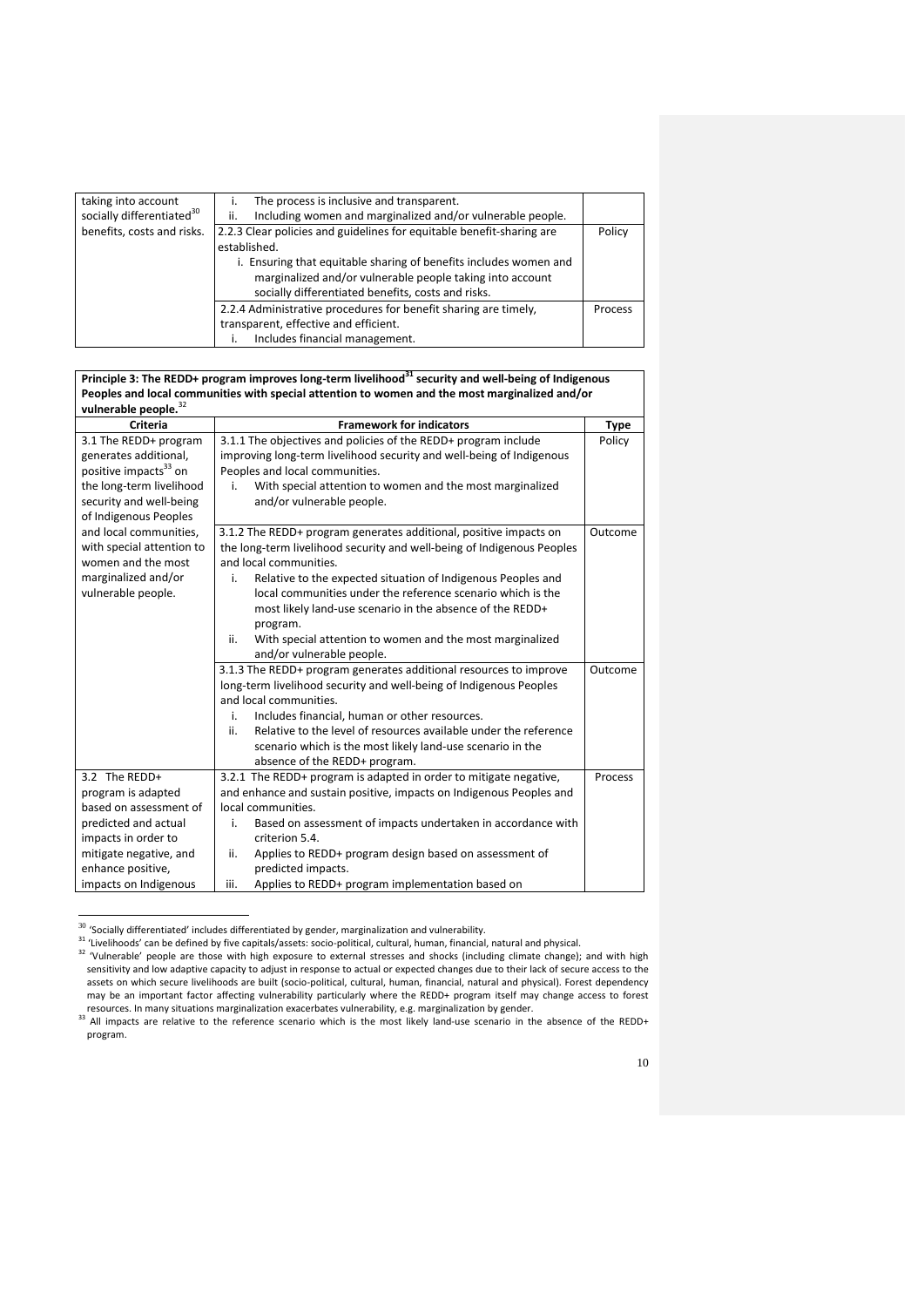| Peoples and local    |     | assessment of both predicted and actual impacts.              |  |
|----------------------|-----|---------------------------------------------------------------|--|
| communities with     | IV. | With special attention to potential impacts on women and the  |  |
| special attention to |     | most marginalized and/or vulnerable people.                   |  |
| women and the most   | v.  | Includes measures to address the risk of reversals that might |  |
| marginalized and/or  |     | lead to a reduction in the benefits achieved by the REDD+     |  |
| vulnerable people.   |     | program.                                                      |  |

| Principle 4: The REDD+ program contributes to good governance <sup>34</sup> , to broader sustainable |                                                                         |             |  |  |
|------------------------------------------------------------------------------------------------------|-------------------------------------------------------------------------|-------------|--|--|
| development and to social justice. <sup>35</sup>                                                     |                                                                         |             |  |  |
| <b>Criteria</b>                                                                                      | <b>Framework for indicators</b>                                         | <b>Type</b> |  |  |
| 4.1 The governance                                                                                   | 4.1.1 Information on the roles, responsibilities and decision- making   | Process     |  |  |
| structures of the REDD+                                                                              | processes, of REDD+ program governance structures is publicly           |             |  |  |
| program are clearly                                                                                  | accessible.                                                             |             |  |  |
| defined, transparent,                                                                                | Includes criteria and processes for participation of rights<br>i.       |             |  |  |
| effective and                                                                                        | holders, duty bearers <sup>36</sup> and other stakeholders and other    |             |  |  |
| accountable.                                                                                         | internal regulations.                                                   |             |  |  |
|                                                                                                      | Includes information on decisions taken.<br>ii.                         |             |  |  |
|                                                                                                      | 4.1.2 Decisions of the REDD+ program are made in accordance with        | Process     |  |  |
|                                                                                                      | defined roles, responsibilities, regulations and policies.              |             |  |  |
|                                                                                                      | Following internal regulations and decision-making processes<br>i.      |             |  |  |
|                                                                                                      | defined by the governance structures.                                   |             |  |  |
|                                                                                                      | 4.1.3 There are effective mechanisms for oversight of the governance    | Process     |  |  |
|                                                                                                      | structures of the REDD+ program.                                        |             |  |  |
| 4.2 The REDD+ program                                                                                | 4.2.1 The REDD+ program is integrated into the broader policy           | Policy      |  |  |
| is coherent with                                                                                     | framework of the forest sector and other relevant sectors.              |             |  |  |
| relevant policies,                                                                                   | With special attention to the agriculture, mining and other<br>i.       |             |  |  |
| strategies and plans at                                                                              | sectors when these are drivers of deforestation.                        |             |  |  |
| all relevant levels and                                                                              | 4.2.2 Inconsistencies between the REDD+ program and other relevant      | Process     |  |  |
| there is effective                                                                                   | policies, strategies and plans are identified and resolved.             |             |  |  |
| coordination between                                                                                 | Including development, governance, human rights and land<br>i.          |             |  |  |
| agencies/organizations                                                                               | use policies, strategies and plans.                                     |             |  |  |
| responsible for the                                                                                  | With special attention to inconsistencies with respect to rights<br>ii. |             |  |  |
| design, implementation                                                                               | of women and the most marginalized and/or vulnerable                    |             |  |  |
| and evaluation of the                                                                                | people. Using an agreed process and timeline.                           |             |  |  |
| REDD+ program and                                                                                    | 4.2.3 There is effective and efficient coordination between the REDD+   | Process     |  |  |
| other relevant                                                                                       | program and all relevant agencies/organizations.                        |             |  |  |
| agencies/organizations.                                                                              | Including relevant non-government and multilateral as well as<br>i.     |             |  |  |
|                                                                                                      | government agencies/organizations.                                      |             |  |  |
|                                                                                                      | Applies to all relevant levels.<br>ii.                                  |             |  |  |
|                                                                                                      | iii.<br>With special attention to agencies/organizations that are       |             |  |  |
|                                                                                                      | involved in sectors that are related to drivers of deforestation.       |             |  |  |
| 4.3 Adequate                                                                                         | 4.3.1 Adequate information about the REDD+ program is publicly          | Process     |  |  |
| information about the                                                                                | available.                                                              |             |  |  |
| REDD+ program is                                                                                     | Includes information about:<br>i.                                       |             |  |  |
| publicly available.                                                                                  | a. REDD+ program design, implementation and evaluation;                 |             |  |  |
|                                                                                                      | b. socially differentiated assessment of predicted and actual           |             |  |  |
|                                                                                                      | impacts on rights holders and stakeholders related to social,           |             |  |  |

**Comment [j7]:** WEDO comment - The concern that we have is that the needs to be mechanisms to ensure that that women and marginalized and vulnerable are in the governance structures. In Nepal this was a mayor challenge as women are excluded from decision making or placed in lower rank positions. Maybe it could be a qualifier in 4.1.3

**Comment [j8]:** response - This criterion focuses on the characteristics of governance structures. Participation of women in governance structures is considered under 6.2.5 and 6.2.1.

**Comment [AQ9]:** WEDO comment - There is a need to reinforce the sharing of disaggregated data

**Comment [AL10]:** Response – socially differentiated added to in line with 2.2

<u>.</u>  $34$  Good governance is characterized by accountability, effectiveness, efficiency, fairness/equity, participation and transparency.

<sup>35</sup> 'Social justice' is understood to mean 'respect, protection and fulfillment of human rights'. Human rights are the fundamental rights and freedoms that belong to every person in the world, based on core principles like dignity, fairness, equality, respect and autonomy, including but not limited to the rights enshrined in relevant international treaties, conventions and other instruments.<br><sup>36</sup> 'Duty bearers' have an obligation to ensure respect, protection and fulfillment of rig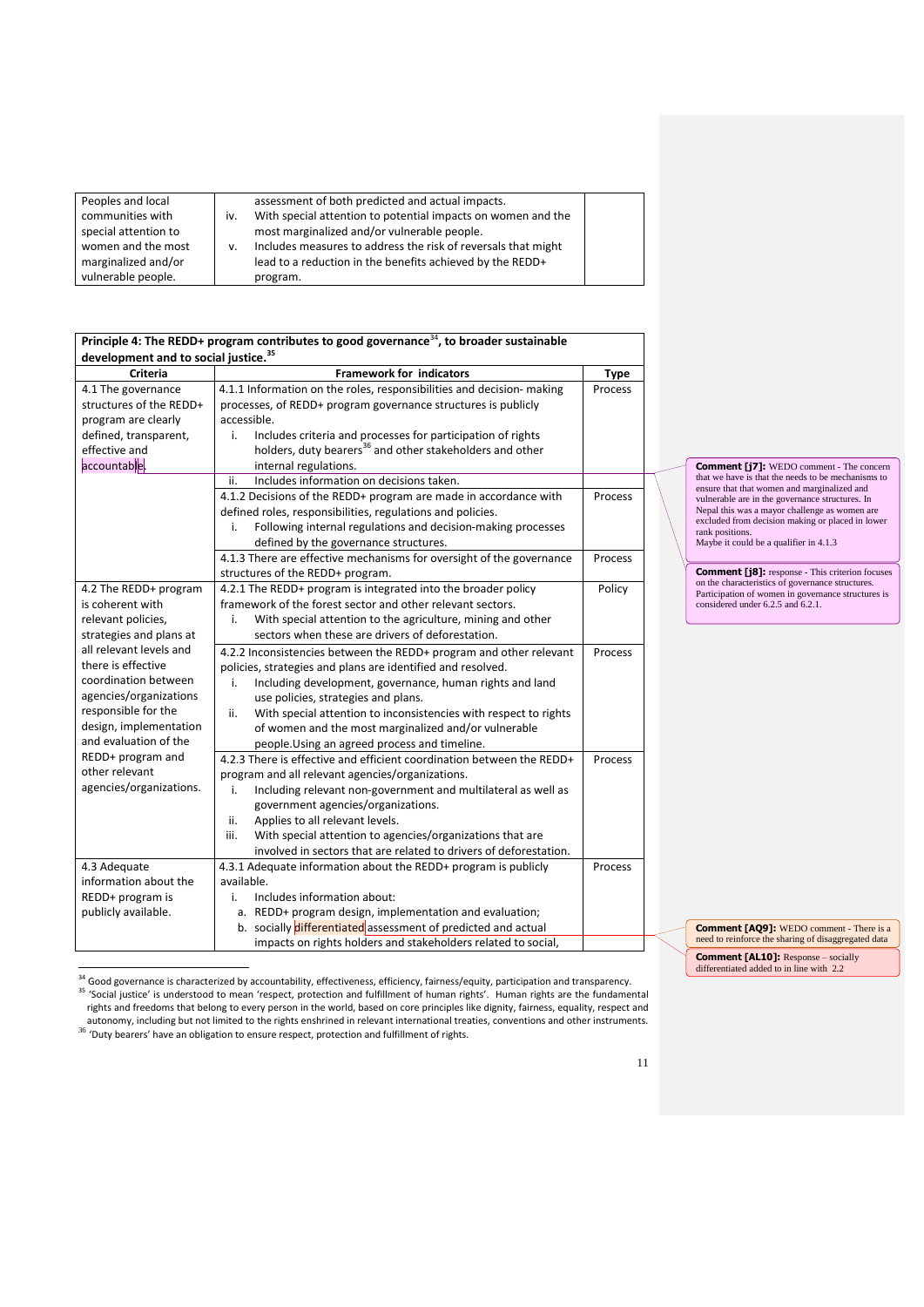|                                        | cultural, environmental and economic aspects and to human                |         |
|----------------------------------------|--------------------------------------------------------------------------|---------|
|                                        | rights and rights to lands, territories and resources;                   |         |
|                                        | c. assessment of predicted and actual impacts on biodiversity and        |         |
|                                        | ecosystem services;                                                      |         |
|                                        | d. benefit-sharing including procedures and guidelines;                  |         |
|                                        | e. the requirement for free, prior and informed consent.                 |         |
|                                        | Information is accessible to potentially interested members of<br>ii.    |         |
|                                        | the public.                                                              |         |
|                                        | Access is free and timely.<br>iii.                                       |         |
| 4.4 Finances of the                    | 4.4.1 Information about REDD+ program financial management is            | Process |
| REDD+ program are                      | publicly accessible.                                                     |         |
| managed with                           | Includes:<br>i.                                                          |         |
| integrity <sup>37</sup> , transparency | a. assignation of clear authority, roles and responsibilities for the    |         |
| and accountability.                    | collection, commitment and use of funds of the REDD+                     |         |
|                                        | program,                                                                 |         |
|                                        | b. accounting systems,                                                   |         |
|                                        | c. procedures for internal controls and external audits, and             |         |
|                                        | d. schedules for reporting.                                              |         |
|                                        | 4.4.2 Audited financial reports for the REDD+ program are published      | Process |
|                                        | regularly.                                                               |         |
|                                        | i.<br>Audits are undertaken by independent accredited auditors in        |         |
|                                        | accordance with professional auditing standards of the                   |         |
|                                        | country.                                                                 |         |
|                                        | Applies to public and private finance.<br>ii.                            |         |
| 4.5 The REDD+ program                  | 4.5.1 The REDD+ program establishes and monitors performance             | Process |
| leads to improvements                  | targets for the governance issues that it can address in the forest      |         |
| in governance of the                   | sector and other relevant sectors.                                       |         |
| forest sector and other                | Includes effective and transparent forest governance<br>i.               |         |
| relevant sectors.                      | structures.                                                              |         |
|                                        | With special attention to targets related to the equity,<br>ii.          |         |
|                                        | effectiveness and efficiency of the REDD+ program.                       |         |
|                                        | With special attention to sectors that are related to drivers of<br>iii. |         |
|                                        | deforestation.                                                           |         |
|                                        | 4.5.2 The activities of the REDD+ program include institutional          | Process |
|                                        | capacity strengthening and other measures to improve governance.         |         |
|                                        | Linked to the governance issues identified and monitored in<br>i.        |         |
|                                        | 4.5.1.                                                                   |         |
| 4.6 The REDD+ program                  | 4.6.1 The REDD+ program elaborates how its policies and measures         | Policy  |
| contributes to achieving               | will contribute to the implementation of any existing sustainable        |         |
| the objectives of                      | development policies, strategies and plans.                              |         |
| sustainable                            | Applies to policies, strategies and plans developed at national<br>i.    |         |
| development policies,                  | and other relevant levels.                                               |         |
| strategies and plans <sup>38</sup>     | ii.<br>Includes poverty reduction, biodiversity and other relevant       |         |
| established at national                | policies, strategies and plans, including plans for public, private      |         |
| and other relevant                     | and indigenous/community protected and conserved areas.                  |         |
| levels.                                | 4.6.2 National poverty monitoring shows improvements in areas            | Outcome |
|                                        | where the REDD+ program is implemented.                                  |         |
|                                        | Includes livelihood and Millennium Development Goal<br>i.                |         |
|                                        | monitoring where these are taking place.                                 |         |
| 4.7 The REDD+                          | 4.7.1 The REDD+ program identifies human rights issues that it can       | Policy  |

 $37$  Integrity "includes, but is not limited to probity, impartiality, fairness, honesty and truthfulness", serving as an antithesis to

<sup>&</sup>quot;corruption" or "the abuse of office."<br><sup>38</sup> Such as poverty reduction strategies/targets, national/government budgets, biodiversity strategies, conservation policies and regulations, climate change strategies, adaptation plans etc.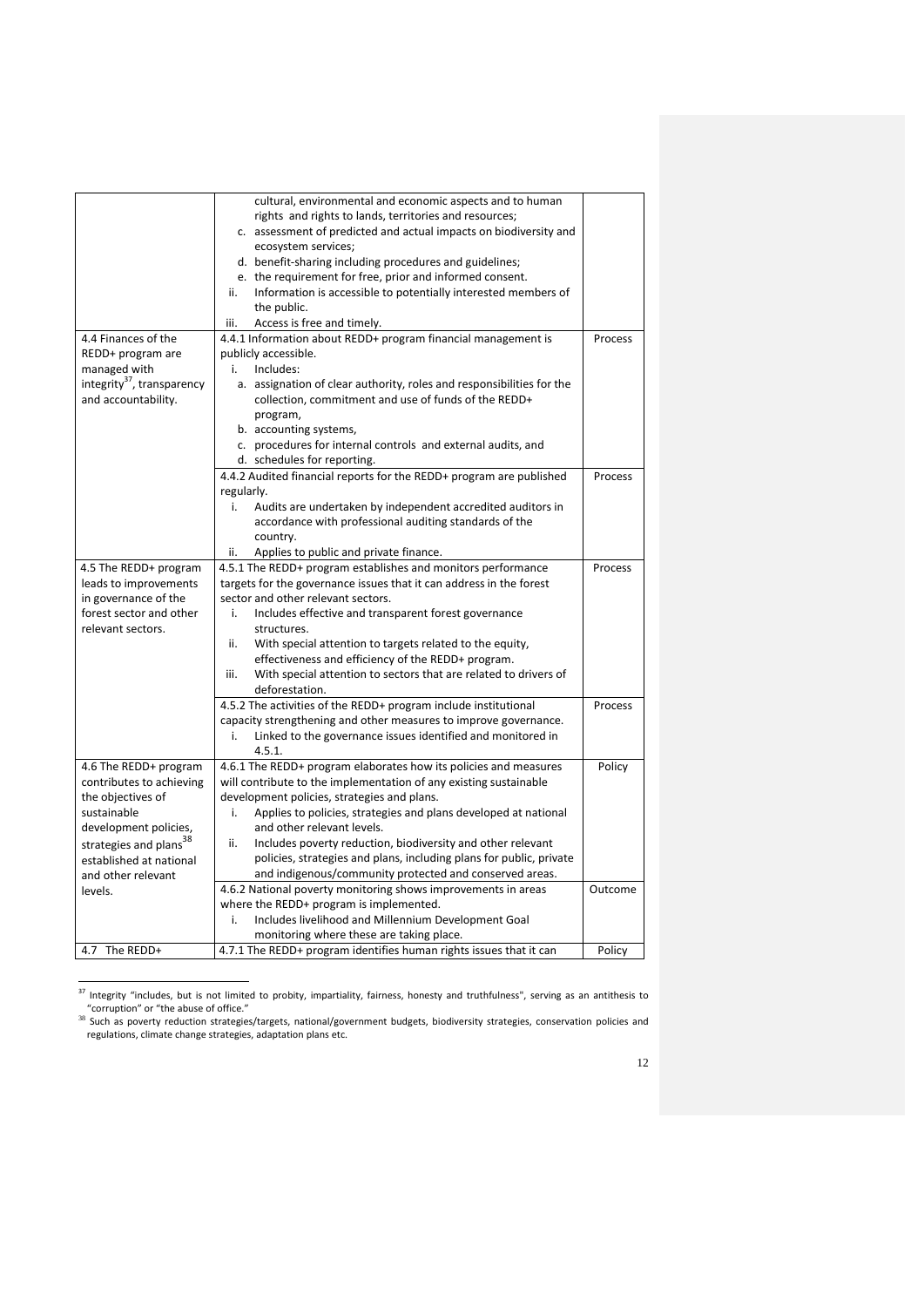| program contributes to<br>respect, protection and<br>fulfilment of human<br>rights. | address and elaborates how its policies and measures will contribute<br>to the improved respect, protection and fulfillment of human rights.<br>Applies to human rights defined by national and international<br>law.<br>With special attention to rights of women and marginalized<br>ii.<br>and/or vulnerable people. |        |
|-------------------------------------------------------------------------------------|-------------------------------------------------------------------------------------------------------------------------------------------------------------------------------------------------------------------------------------------------------------------------------------------------------------------------|--------|
|                                                                                     | 4.7.2 The REDD+ program monitoring and evaluation plan includes<br>key human rights indicators.<br>Linked to the human rights issues identified in 4.7.1.                                                                                                                                                               | Policy |

| Principle 5: The REDD+ program maintains and enhances <sup>39</sup> biodiversity and ecosystem services. <sup>40</sup>                   |                                                                                                                                                                                                                                                                                                                                                                                                                                                                                                                                                                                                                                                                                                                                                                                                                                                                                                                                                                                                                                                                                                                                                                                     |                    |  |  |
|------------------------------------------------------------------------------------------------------------------------------------------|-------------------------------------------------------------------------------------------------------------------------------------------------------------------------------------------------------------------------------------------------------------------------------------------------------------------------------------------------------------------------------------------------------------------------------------------------------------------------------------------------------------------------------------------------------------------------------------------------------------------------------------------------------------------------------------------------------------------------------------------------------------------------------------------------------------------------------------------------------------------------------------------------------------------------------------------------------------------------------------------------------------------------------------------------------------------------------------------------------------------------------------------------------------------------------------|--------------------|--|--|
| <b>Criteria</b>                                                                                                                          | <b>Framework for indicators</b>                                                                                                                                                                                                                                                                                                                                                                                                                                                                                                                                                                                                                                                                                                                                                                                                                                                                                                                                                                                                                                                                                                                                                     | <b>Type</b>        |  |  |
| 5.1 Biodiversity and<br>ecosystem services<br>potentially affected by<br>the REDD+ program are<br>identified, prioritized<br>and mapped. | 5.1.1 Biodiversity and ecosystem services potentially affected by the<br>REDD+ program are identified, prioritized and mapped.<br>Includes biodiversity and ecosystem service priorities identified<br>i.<br>in existing national biodiversity strategy and action plans<br>(NBSAP), gap analyses supporting the Convention on Biological<br>Diversity targets, key biodiversity areas, high conservation<br>value areas and other relevant systematic conservation<br>planning approaches.<br>Includes areas of significance for threatened or endemic<br>ii.<br>species, for significant concentrations of a species during any<br>time in their lifecycle, and for ecosystem services of economic,<br>climate change adaptation, cultural, religious importance,<br>particularly to Indigenous Peoples and local communities<br>including women and marginalized and/or vulnerable groups.<br>iii.<br>At a scale and level of detail appropriate to each<br>element/activity within the program.<br>With special attention to any plans for afforestation,<br>iv.<br>reforestation and forest restoration and their potential impacts<br>on biodiversity and ecosystem services. | Process            |  |  |
| 5.2 The REDD+ program<br>maintains and enhances<br>the identified                                                                        | 5.2.1 The objectives and policies of the REDD+ program include<br>making a significant contribution to maintaining and enhancing<br>biodiversity and ecosystem services.                                                                                                                                                                                                                                                                                                                                                                                                                                                                                                                                                                                                                                                                                                                                                                                                                                                                                                                                                                                                            | Policy             |  |  |
| biodiversity and<br>ecosystem service<br>priorities.                                                                                     | 5.2.2 The REDD+ program maintains and enhances the identified<br>biodiversity and ecosystem service priorities.<br>Relative to the situation of biodiversity and ecosystems service<br>i.<br>priorities under the reference scenario which is the most likely<br>land-use scenario in the absence of the REDD+ program.                                                                                                                                                                                                                                                                                                                                                                                                                                                                                                                                                                                                                                                                                                                                                                                                                                                             | Outcome            |  |  |
| 5.3The REDD+ program                                                                                                                     | 5.2.3 The REDD+ program generates additional resources to maintain<br>and enhance biodiversity and ecosystem service priorities.<br>Includes financial, human or other resources.<br>i.<br>Relative to the level of resources available under the reference<br>ii.<br>scenario which is the most likely land-use scenario in the<br>absence of the REDD+ program.<br>5.3.1 Monitoring of the impacts of the REDD+ program on natural                                                                                                                                                                                                                                                                                                                                                                                                                                                                                                                                                                                                                                                                                                                                                | Outcome<br>Outcome |  |  |

<sup>&</sup>lt;u>.</u> <sup>39</sup> Impacts on biodiversity and ecosystem services including conversion and degradation are relative to the reference scenario

which is the most likely land-use scenario in the absence of the REDD+ program.<br><sup>40</sup> 'Ecosystem services' are the benefits people obtain from ecosystems including provisioning services such as food, water, timber and fiber; regulating services regulating services that affect climate, floods, disease, wastes, and water quality; cultural services that provide recreational, aesthetic, and spiritual benefits; and supporting services such as soil formation, photosynthesis, and nutrient cycling. For the purposes of these standards, 'ecosystem services' refers to services other than greenhouse gas emissions reductions or removals from both forest and non-forest ecosystems.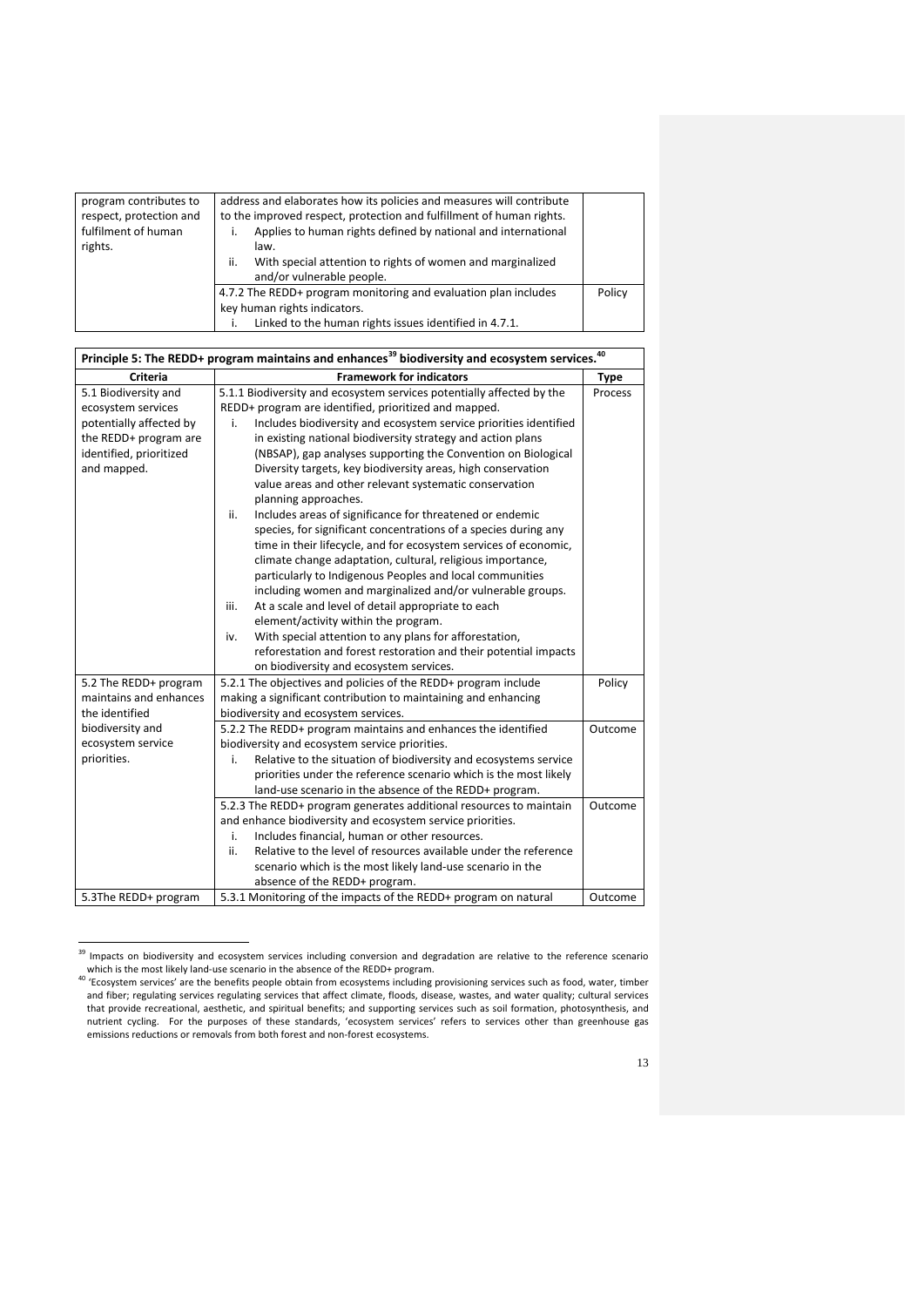| does not lead to the                 | forests and other important areas demonstrates there is no          |         |
|--------------------------------------|---------------------------------------------------------------------|---------|
| conversion <sup>41</sup> or          | conversion or degradation.                                          |         |
| degradation <sup>42</sup> of natural | Includes any areas identified in 5.1.1 as important for<br>i.       |         |
| forests <sup>43</sup> or other areas | maintaining and enhancing the identified biodiversity and           |         |
| that are important for               | ecosystem service priorities.                                       |         |
| maintaining and                      | Relative to the expected conversion or degradation under the<br>ii. |         |
| enhancing the identified             | reference scenario which is the most likely land use scenario in    |         |
| biodiversity and                     | the absence of the REDD+ program.                                   |         |
| ecosystem service                    | iii.<br>With special attention to any plans for afforestation,      |         |
| priorities.                          | reforestation and forest restoration and their impacts on           |         |
|                                      | biodiversity and ecosystem service priorities.                      |         |
| 5.4 There is transparent             | 5.4.1 The predicted and actual environmental impacts of the REDD+   | Process |
| assessment of predicted              | program are assessed.                                               |         |
| and actual, and positive             | Includes positive and negative impacts on the identified<br>i.      |         |
| and negative                         | biodiversity and ecosystem service priorities and also any          |         |
| environmental impacts $^{44}$        | potential negative environmental impacts (e.g. pollution).          |         |
| of the REDD+ program                 | Includes direct and indirect impacts.<br>ii.                        |         |
| on biodiversity and                  | The assessment involves Indigenous Peoples and local<br>iii.        |         |
| ecosystem service                    | communities and other stakeholders as appropriate.                  |         |
| priorities and any other             | Using strategic environmental assessment, environmental<br>iv.      |         |
| negative environmental               | impact assessment or other appropriate methods.                     |         |
| impacts.                             | Assessment is repeated periodically as part of monitoring.<br>v.    |         |
|                                      |                                                                     |         |
| 5.5 The REDD+ program                | 5.5.1 The REDD+ program is adapted in order to mitigate negative,   | Process |
| is adapted based on                  | and to enhance and sustain positive, environmental impacts.         |         |
| assessment of predicted              | Based on assessment of impacts undertaken in accordance<br>i.       |         |
| and actual impacts, in               | with criterion 5.4.                                                 |         |
| order to mitigate                    | ii.<br>Applies to REDD+ program design based on assessment of       |         |
| negative, and enhance                | predicted impacts.                                                  |         |
| positive environmental               | Applies to REDD+ program implementation based on<br>iii.            |         |
| impacts.                             | assessment of both predicted and actual impacts.                    |         |
|                                      | With special attention to any areas identified in 5.1.1 as<br>iv.   |         |
|                                      | important for maintaining and enhancing the identified              |         |
|                                      | biodiversity and ecosystem service priorities.                      |         |
|                                      | Includes measures to address the risk of reversals that might<br>v. |         |
|                                      | lead to a reduction in the benefits achieved by the REDD+           |         |
|                                      | program.                                                            |         |

**Principle 6: All relevant<sup>45</sup> rights holders and stakeholders participate fully and effectively<sup>46</sup> in the REDD+ program. Criteria Framework for indicators**<br> **Framework for indicators**<br> **Framework for indicators Framework for indicators EDGE** 6.1.1 Rights holder and stakeholder groups are identified and their Process

1

 $^{41}$  'Conversion' is defined as the replacement of an existing land cover type by another land cover type.

<sup>&</sup>lt;sup>42</sup> 'Degradation' is defined as the reduction in the capacity of an ecosystem to provide goods and services.

<sup>&</sup>lt;sup>43</sup> 'Natural forest' is defined as forest predominantly composed of trees established through natural regeneration. This can include primary forests (naturally regenerated forests where there are no clear indication of human induced activities and the ecological process is not significantly disturbed) and other naturally regenerated forests (where there are clear indications of human induced activities).

<sup>&</sup>lt;sup>44</sup> Assessment of impacts should include those that are direct and indirect, including indirect land use change.

 $45$  The 'relevant' rights holder and stakeholder groups are identified by the REDD+ program in accordance with criterion 6.1. <sup>46</sup> 'Full and effective participation' means meaningful influence of all relevant rights holder and stakeholder groups who want to be involved throughout the process, and includes consultation and free, prior and informed consent..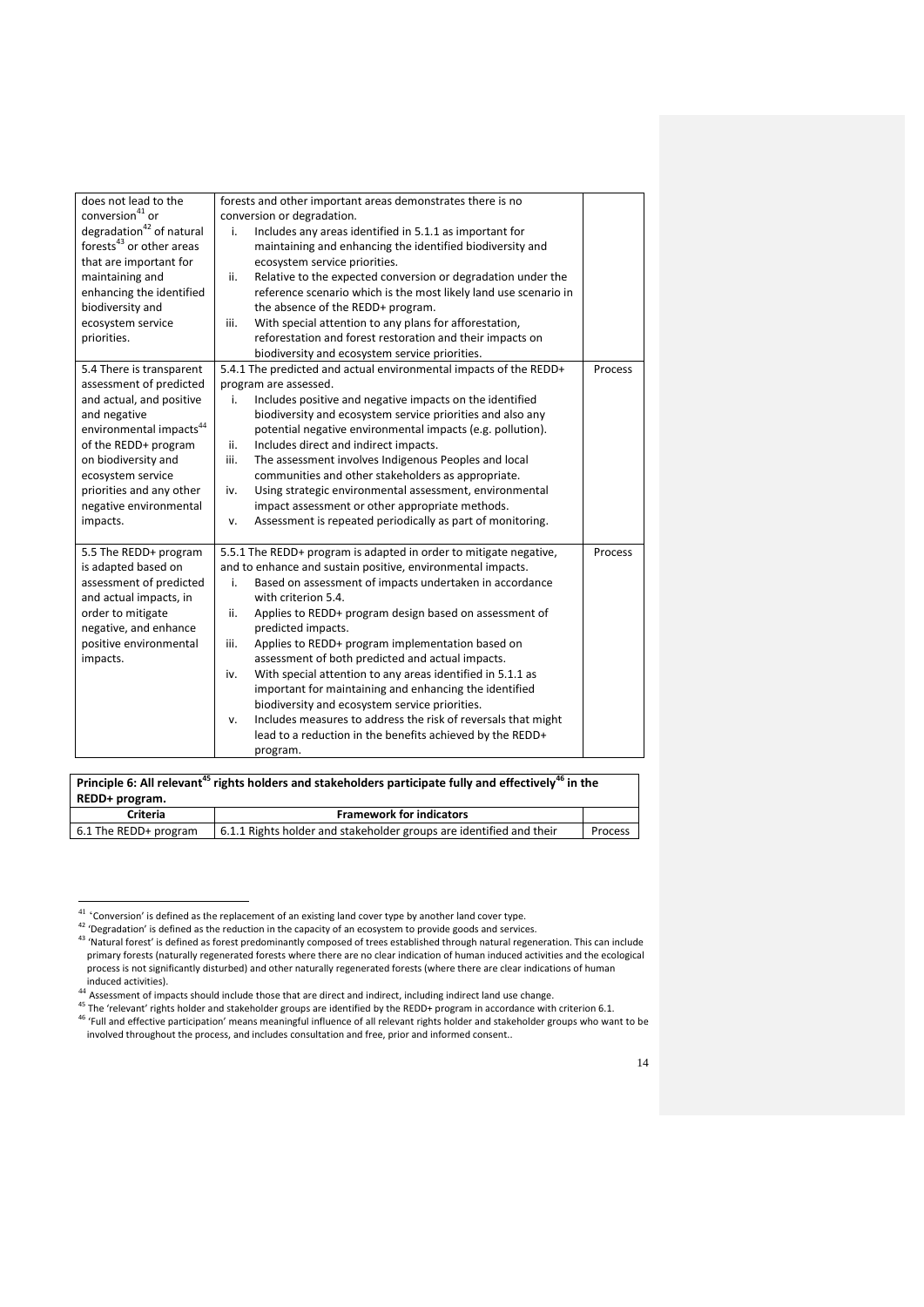| identifies all rights holder         | rights and interests and relevance to the REDD+ program are             |         |  |
|--------------------------------------|-------------------------------------------------------------------------|---------|--|
| and stakeholder groups <sup>47</sup> | characterized.                                                          |         |  |
| and characterizes their              | Includes statutory and customary rights to lands, territories<br>i.     |         |  |
| rights and interests and             | and resources and other rights.                                         |         |  |
| their relevance to the               | Includes Indigenous Peoples and local communities.<br>ii.               |         |  |
| REDD+ program.                       | iii.<br>Includes duty bearers.                                          |         |  |
|                                      | iv.<br>With special attention to women, marginalized and/or             |         |  |
|                                      | vulnerable people.                                                      |         |  |
|                                      | Identifying potential barriers to participation for each rights<br>v.   |         |  |
|                                      | holder and stakeholder group with special attention to women            |         |  |
|                                      | and marginalized and/or vulnerable groups.                              |         |  |
|                                      | 6.1.2 There is a procedure to enable any interested party to apply to   | Process |  |
|                                      | be considered a relevant rights holder or stakeholder.                  |         |  |
|                                      | Relevance is based on their rights and interests related to<br>i.       |         |  |
|                                      | REDD+ program.                                                          |         |  |
|                                      | ii.<br>The procedure is transparent, impartial, safe and accessible for |         |  |
|                                      | all relevant stakeholders, with special attention to women and          |         |  |
|                                      | marginalized and/or vulnerable people.                                  |         |  |
| 6.2 All relevant rights              | 6.2.1 A process and institutional structure for full and effective      | Process |  |
| holder and stakeholder               | participation are established and functional.                           |         |  |
| groups that want to be               | Applies to all relevant rights holder and stakeholder groups.<br>i.     |         |  |
| involved in REDD+                    | ii.<br>Applies to REDD+ program design, implementation and              |         |  |
| program design <sup>48</sup> ,       | evaluation.                                                             |         |  |
| implementation <sup>49</sup> ,       | With special attention to women and marginalized and/or<br>iii.         |         |  |
| monitoring and                       | vulnerable people.                                                      |         |  |
| evaluation are fully                 | Developed and agreed with the relevant rights holder and<br>iv.         |         |  |
| involved through                     | stakeholder groups.                                                     |         |  |
| culturally appropriate,              | Taking account of statutory and customary institutions and<br>v.        |         |  |
| gender sensitive and                 | practices.                                                              |         |  |
| effective participation.             | 6.2.2 Consultations use socially and culturally appropriate             | Process |  |
|                                      | approaches.                                                             |         |  |
|                                      | i.<br>Approaches are tailored to the local context.                     |         |  |
|                                      | ii.<br>Consultations are conducted at mutually agreed locations.        |         |  |
|                                      | iii.<br>Consultations are gender sensitive.                             |         |  |
|                                      | 6.2.3 All relevant levels of government are involved in the REDD+       | Process |  |
|                                      | program.                                                                |         |  |
|                                      | i.<br>Roles and responsibilities are clearly defined.                   |         |  |
|                                      | 6.2.4 The REDD+ program design and implementation is adapted in         | Process |  |
|                                      | response to rights holder and stakeholder participation.                |         |  |
|                                      | Through full and effective participation in design,<br>i.               |         |  |
|                                      | implementation and evaluation of the program.                           |         |  |
|                                      | 6.2.5 Rights holder and stakeholder groups select their own             | Process |  |
|                                      | representatives.                                                        |         |  |
|                                      | i.<br>With special attention to the participation of women and          |         |  |
|                                      | vulnerable and/or marginalized people in the selection of               |         |  |
|                                      | representatives.                                                        |         |  |
|                                      | The selection procedure is transparent, impartial, safe and<br>ii.      |         |  |
|                                      | accessible for all relevant stakeholders.                               |         |  |
|                                      | 6.2.6 Rights holder and stakeholder group representatives involve and   | Process |  |
|                                      | are accountable to the people they represent.                           |         |  |

<sup>&</sup>lt;u>.</u>  $^{47}$  This criterion focuses on the identification of groups of rights holders or stakeholders who have a similar rights or interests with

respect to the REDD+ program rather than individual rights holders and stakeholders.<br><sup>48</sup> Including the development of land use and forest management plans related to the REDD+ program.

<sup>&</sup>lt;sup>49</sup> 'Implementation' is understood to include on-going planning/decision-making as well as the implementation of the activities.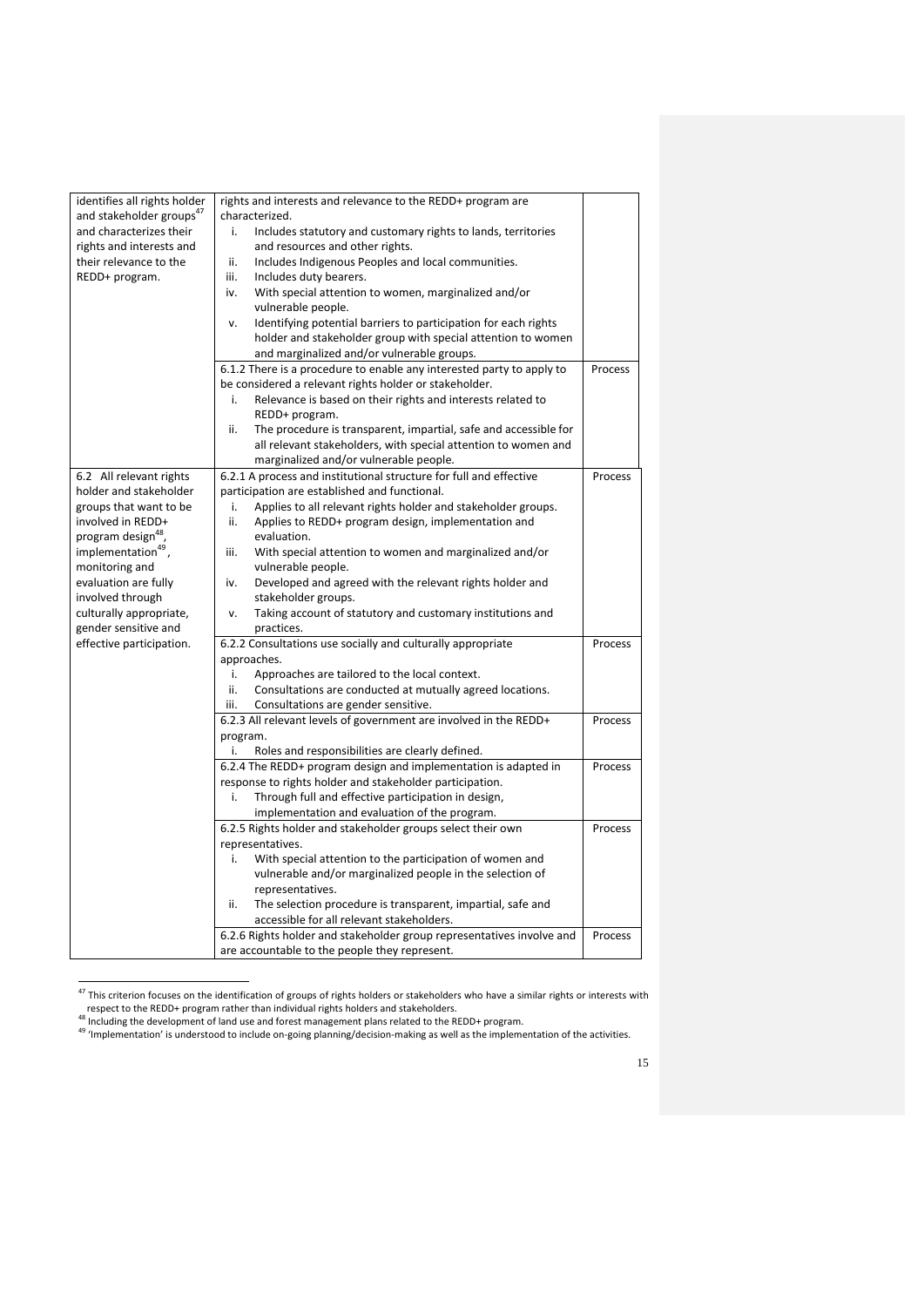|                                              | Representatives inform the people they represent about how<br>i.                |         |                                                                                        |
|----------------------------------------------|---------------------------------------------------------------------------------|---------|----------------------------------------------------------------------------------------|
|                                              | the REDD+ program could potentially affect them, facilitating                   |         |                                                                                        |
|                                              | discussion and feedback.                                                        |         |                                                                                        |
| 6.3 The REDD+ program                        | 6.3.1 The REDD+ program builds on, respects, supports and protects              | Process |                                                                                        |
| builds on, respects,                         | the decision-making structures and processes of Indigenous Peoples              |         |                                                                                        |
| supports and protects<br>rights holders' and | and local communities.<br>i.                                                    |         |                                                                                        |
| stakeholders' traditional                    | Ensuring that customary institutions and practices are not<br>undermined.       |         |                                                                                        |
| and other knowledge,                         | Ensuring that institutions and practices of women and<br>ii.                    |         |                                                                                        |
| skills, institutions and                     | marginalized and/or vulnerable groups are not undermined.                       |         |                                                                                        |
| management systems                           | 6.3.2 The REDD+ program identifies, builds on, respects and supports            | Process |                                                                                        |
| including those of                           | relevant traditional and other knowledge, skills and management                 |         |                                                                                        |
| Indigenous Peoples and                       | systems.                                                                        |         |                                                                                        |
| local communities.                           | i.<br>Applies to design, implementation, monitoring and evaluation              |         |                                                                                        |
|                                              | of the REDD+ program.                                                           |         |                                                                                        |
|                                              | 6.3.3 Free, prior and informed consent is obtained for any use of               | Process |                                                                                        |
|                                              | traditional knowledge, innovations and practices of Indigenous                  |         |                                                                                        |
|                                              | Peoples and local communities.                                                  |         |                                                                                        |
|                                              | In accordance with relevant international standards including<br>j.             |         |                                                                                        |
|                                              | the Akwé: Kon guidelines of the Convention on Biological                        |         |                                                                                        |
|                                              | Diversity.                                                                      |         |                                                                                        |
|                                              | The process for obtaining free, prior and informed consents is:<br>ii.          |         |                                                                                        |
|                                              | a. transparent.                                                                 |         |                                                                                        |
|                                              | b. takes into account the views of all community members                        |         |                                                                                        |
|                                              | including those of women and of marginalized and/or                             |         |                                                                                        |
|                                              | vulnerable people.<br>c. is gender sensitive.                                   |         |                                                                                        |
|                                              | d. in accordance with relevant customs, norms and traditions.                   |         | <b>Comment [AQ11]:</b> WEDO comment -<br>Clarification that FPIC it needs to be gender |
|                                              | e. applies to each potential use throughout design and                          |         | sensitive and responsive.                                                              |
|                                              | implementation of the REDD+ program.                                            |         | <b>Comment [AL12]:</b> Response - Agreed to be in                                      |
| 6.4 The REDD+ program                        | 6.4.1 Processes are identified and used to resolve grievances and               | Process | line with 1.3.2.                                                                       |
| identifies and uses                          | disputes related to the REDD+ program.                                          |         |                                                                                        |
| processes for effective                      | Includes national, local, regional, international and customary<br>i.           |         |                                                                                        |
| resolution of grievances                     | processes.                                                                      |         |                                                                                        |
| and disputes relating to                     | Includes grievances and disputes that arise during design,<br>ii.               |         |                                                                                        |
| the design,                                  | implementation and evaluation of the REDD+ program.                             |         |                                                                                        |
| implementation and                           | Includes grievances and disputes over rights to lands,<br>iii.                  |         |                                                                                        |
| evaluation of the REDD+                      | territories and resources and other rights relating to the REDD+                |         |                                                                                        |
| program, including                           | program.                                                                        |         |                                                                                        |
| disputes over rights to                      | Includes grievances and disputes related to benefit sharing.<br>iv.             |         |                                                                                        |
| lands, territories and                       | Includes grievances and disputes related to participation.<br>۷.                |         |                                                                                        |
| resources relating to the                    | The processes are transparent, impartial, safe and accessible,<br>vi.           |         |                                                                                        |
| program.                                     | giving special attention to women and marginalized and/or<br>vulnerable groups. |         |                                                                                        |
|                                              | Grievances are heard, responded to and resolved within an<br>vii.               |         |                                                                                        |
|                                              | agreed time period, leading to adequate redress and remedy.                     |         |                                                                                        |
|                                              | Includes grievances related to the operational procedures of<br>viii.           |         |                                                                                        |
|                                              | relevant international agencies and/or international treaties,                  |         |                                                                                        |
|                                              | conventions or other instruments.                                               |         |                                                                                        |
|                                              | 6.4.2 No activity is undertaken by the REDD+ program that could                 | Process |                                                                                        |
|                                              | prejudice the outcome of an unresolved dispute related to the                   |         |                                                                                        |
|                                              | program.                                                                        |         |                                                                                        |
|                                              | Includes disputes over rights to lands, territories and<br>i.                   |         |                                                                                        |
|                                              | resources.                                                                      |         |                                                                                        |
|                                              | Includes disputes related to benefit sharing.<br>ii.                            |         |                                                                                        |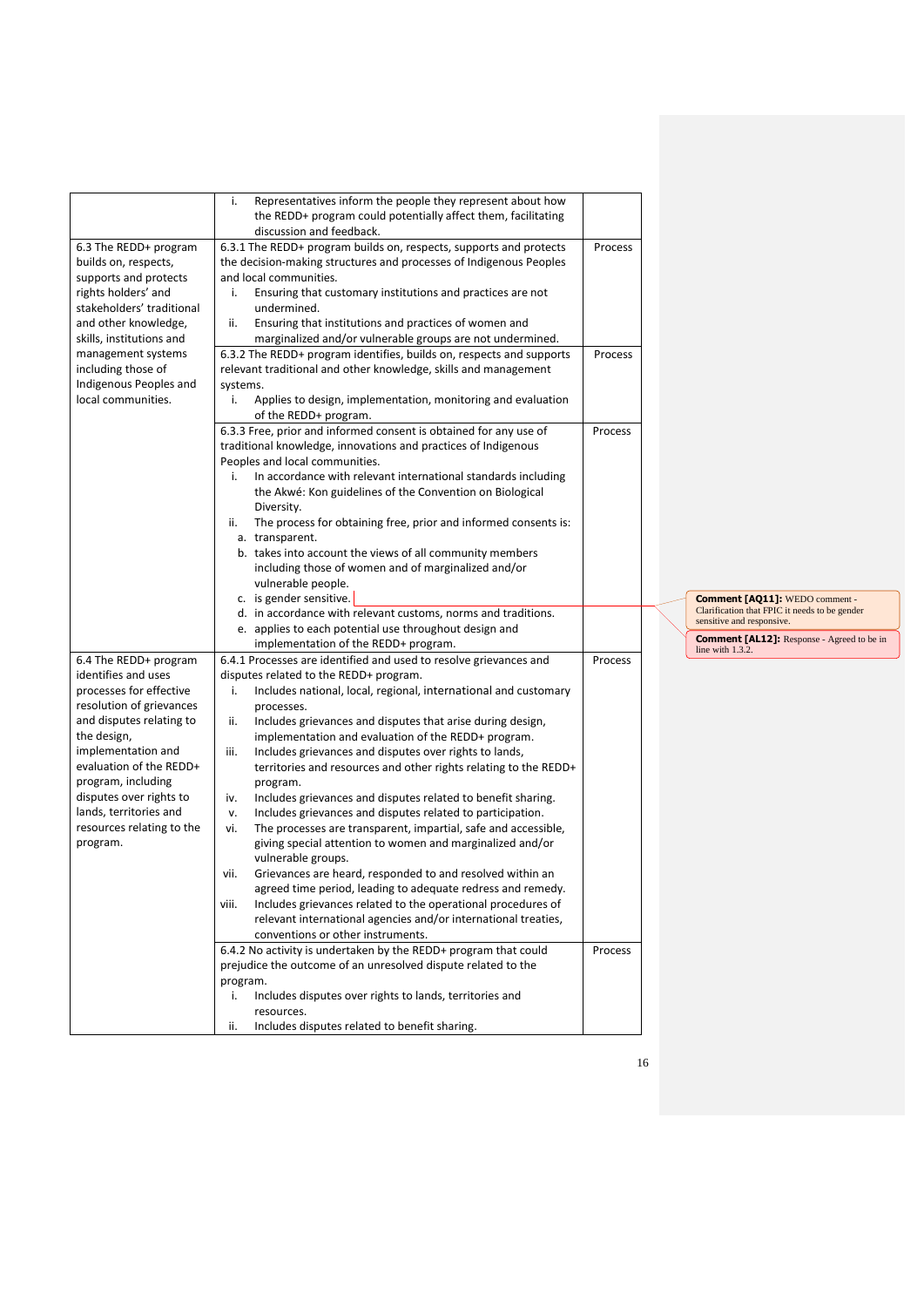|                           | Applies to the specific area or activity affected by the dispute.<br>iii. |         |                                                                    |
|---------------------------|---------------------------------------------------------------------------|---------|--------------------------------------------------------------------|
| 6.5 The REDD+ program     | 6.5.1 Rights holders and stakeholders have access to relevant             | Process |                                                                    |
| ensures that rights       | information about the REDD+ program.                                      |         |                                                                    |
| holders and stakeholders  | Includes information about:<br>i.                                         |         |                                                                    |
| have the information that | a. REDD+ program design, implementation and evaluation;                   |         |                                                                    |
| they need about the       | b. REDD+ program governance structures and processes including            |         |                                                                    |
| REDD+ program,            | opportunities to participate in decision-making, and in design,           |         |                                                                    |
| provided in a culturally  | analysis, monitoring and evaluation processes;                            |         |                                                                    |
| appropriate, gender       | c. socially differentiated assessment of predicted and actual             |         | <b>Comment [j13]:</b> Response - Added to be in line<br>with 4.3.1 |
| sensitive and timely way, | impacts on rights holders and stakeholders related to social,             |         |                                                                    |
| and the capacity to       | cultural, environmental and economic aspects and to human                 |         |                                                                    |
| participate fully and     | rights and rights to lands territories and resources;                     |         |                                                                    |
| effectively in program    | d. assessment of predicted and actual impacts on biodiversity and         |         |                                                                    |
| design, implementation    | ecosystem services;                                                       |         |                                                                    |
| and evaluation.           | e. the requirement for free, prior and informed consent;                  |         |                                                                    |
|                           | f. benefit-sharing including procedures and guidelines;                   |         |                                                                    |
|                           | g. grievance mechanisms at local, national, international and             |         |                                                                    |
|                           | other relevant levels;                                                    |         |                                                                    |
|                           | h. relevant local and national laws and international treaties,           |         |                                                                    |
|                           | conventions and other instruments, legal processes and                    |         |                                                                    |
|                           | implications and associated rights with special attention to              |         |                                                                    |
|                           | rights of Indigenous Peoples, women and marginalized and/or               |         |                                                                    |
|                           | vulnerable people;                                                        |         |                                                                    |
|                           | i. the global, national and local context for the REDD+ program.          |         |                                                                    |
|                           | With special attention to women and marginalized and/or<br>ii.            |         |                                                                    |
|                           | vulnerable people.                                                        |         |                                                                    |
|                           | Ensuring adequate time between information dissemination<br>iii.          |         |                                                                    |
|                           | and decision-making to enable rights holders and stakeholders             |         |                                                                    |
|                           | to coordinate their response.                                             |         |                                                                    |
|                           | Rights holders and stakeholders know what information is<br>iv.           |         |                                                                    |
|                           | available about the REDD+ program and how to access it.                   |         |                                                                    |
|                           | 6.5.2 The most effective means of dissemination of information about      | Process |                                                                    |
|                           | the REDD+ program are identified and used for each rights-holder and      |         |                                                                    |
|                           | stakeholder group.                                                        |         |                                                                    |
|                           | i.<br>With special attention to Indigenous Peoples and local              |         |                                                                    |
|                           | communities, including women and the vulnerable and/or                    |         |                                                                    |
|                           | marginalized people among them.                                           |         |                                                                    |
|                           | Ensuring that information is provided in a form that they<br>ii.          |         |                                                                    |
|                           | understand.                                                               |         |                                                                    |
|                           | 6.5.3 Constraints to effective participation are addressed through        | Process |                                                                    |
|                           | capacity building.                                                        |         |                                                                    |
|                           | Applies to all relevant rights holder and stakeholder groups.<br>i.       |         |                                                                    |
|                           | With special attention to Indigenous Peoples and local<br>ii.             |         |                                                                    |
|                           | communities.                                                              |         |                                                                    |
|                           | With special attention to women and marginalized and/or<br>iii.           |         |                                                                    |
|                           | vulnerable groups.                                                        |         |                                                                    |
|                           | Capacity building is appropriate and effective for the needs of<br>iv.    |         |                                                                    |
|                           | the groups concerned.                                                     |         |                                                                    |
|                           | Includes capacity to use relevant grievance mechanisms.<br>v.             |         |                                                                    |
|                           | Includes capacity to understand, implement and monitor the<br>vi.         |         |                                                                    |
|                           | free, prior and informed consent and legal requirements                   |         |                                                                    |
|                           | related to the REDD+ program.                                             |         |                                                                    |
|                           | 6.5.4 Rights holders and stakeholders can access relevant legal advice.   | Process |                                                                    |
|                           | Including advice related to their rights.<br>i.                           |         |                                                                    |
|                           | ii.<br>Including advice on relevant legal processes of the REDD+          |         |                                                                    |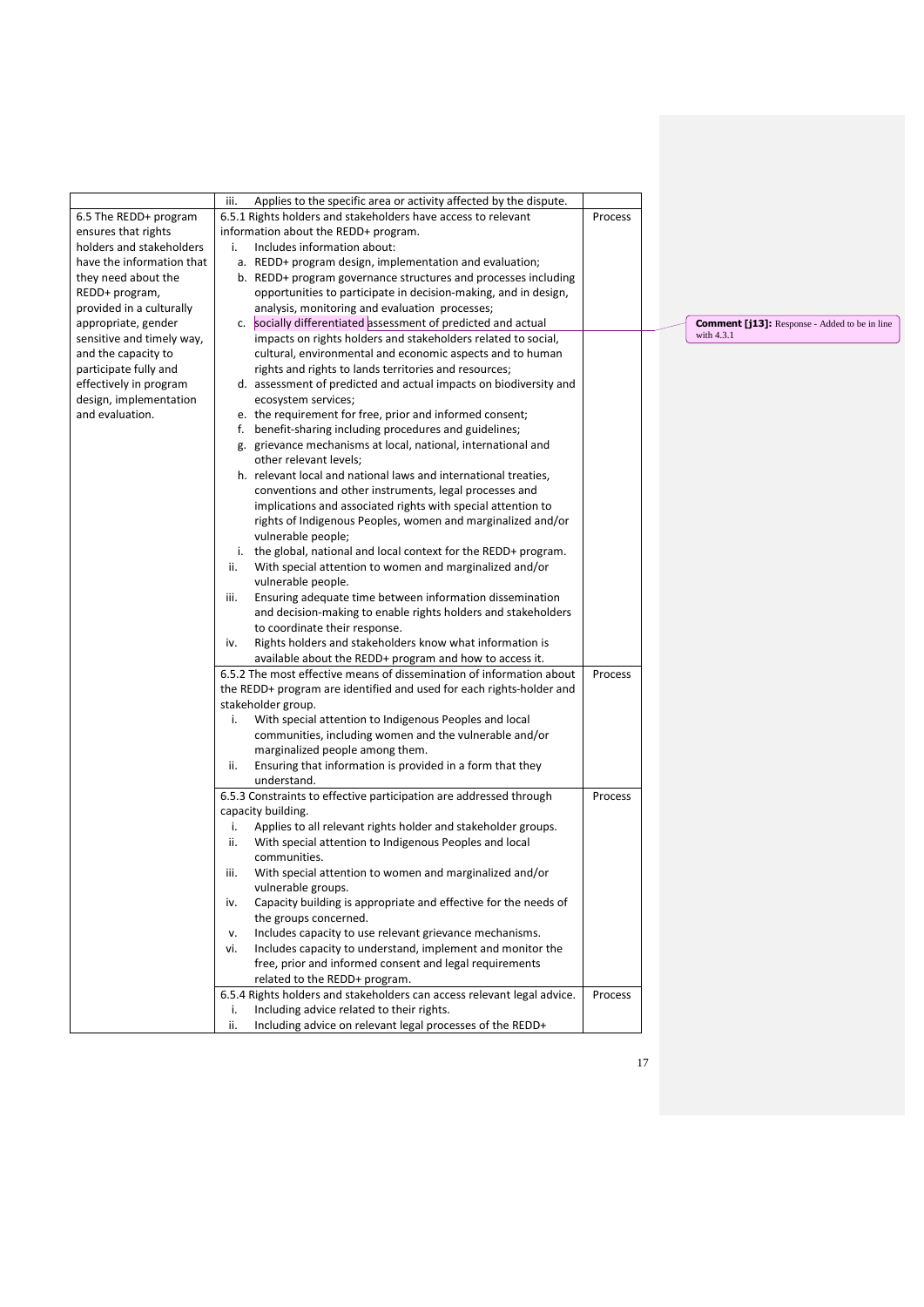|                            | program, and legal implications of the program.                  |  |
|----------------------------|------------------------------------------------------------------|--|
| 6.6 Rights holder and      | 6.6.1 Rights holder and stakeholder representatives collect and  |  |
| stakeholder                | disseminate all relevant information from and to the people they |  |
| representatives collect    | represent.                                                       |  |
| and disseminate all        | With special attention to women and marginalized and/or<br>۱.    |  |
| relevant information       | vulnerable people.                                               |  |
| about the REDD+            | Ensuring adequate time to enable rights holders and<br>ii.       |  |
| program from and to the    | stakeholders to coordinate their input.                          |  |
| people they represent in   |                                                                  |  |
| an appropriate and         |                                                                  |  |
| timely way, respecting     |                                                                  |  |
| the time needed for        |                                                                  |  |
| inclusive decision making. |                                                                  |  |

| Principle 7: The REDD+ program complies with applicable local <sup>50</sup> and national laws and international |                                                                          |         |  |
|-----------------------------------------------------------------------------------------------------------------|--------------------------------------------------------------------------|---------|--|
| treaties, conventions and other instruments. <sup>51</sup>                                                      |                                                                          |         |  |
| Criteria                                                                                                        | <b>Framework for indicators</b>                                          |         |  |
| 7.1 The REDD+ program                                                                                           | 7.1.1 Local and national laws and international treaties, conventions    |         |  |
| complies with applicable                                                                                        | and other instruments ratified or adopted by the country relevant to     |         |  |
| local law, national law                                                                                         | the REDD+ program are identified.                                        |         |  |
| and international                                                                                               | 7.1.2 The REDD+ program recognizes and respects the human rights         |         |  |
| treaties, conventions                                                                                           | of Indigenous Peoples and local communities.                             |         |  |
| and other instruments                                                                                           | With special attention to the rights of women and marginalized<br>i.     |         |  |
| ratified or adopted by                                                                                          | and/or vulnerable people.                                                |         |  |
| the country.                                                                                                    | Applies to human rights defined by national and international<br>ii.     |         |  |
|                                                                                                                 | law.                                                                     |         |  |
|                                                                                                                 | Includes the right to self-determination for Indigenous Peoples,<br>iii. |         |  |
|                                                                                                                 | and the requirement for free, prior and informed consent in              |         |  |
|                                                                                                                 | relation to the adoption of legislative or administrative                |         |  |
|                                                                                                                 | measures as well as other relevant decision-making processes             |         |  |
|                                                                                                                 | that may affect them.                                                    |         |  |
|                                                                                                                 | 7.1.3 Appropriate measures are taken to ensure compliance of the         | Process |  |
|                                                                                                                 | REDD+ program with relevant legal instruments.                           |         |  |
|                                                                                                                 | Applies to local and national laws and international treaties,<br>i.     |         |  |
|                                                                                                                 | conventions and other instruments identified in 7.1.1.                   |         |  |
|                                                                                                                 | Areas of actual or potential non-compliance are identified<br>ii.        |         |  |
|                                                                                                                 | using appropriate assessment methods, such as human rights               |         |  |
|                                                                                                                 | impact assessment.                                                       |         |  |
| 7.2 Where local or                                                                                              | 7.2.1 Gaps and inconsistencies between local or national law and the     | Process |  |
| national law is not                                                                                             | REDD+ SES or relevant international treaties, conventions or other       |         |  |
| consistent with the                                                                                             | instruments are identified.                                              |         |  |
| REDD+ SES or relevant                                                                                           | 7.2.2 A process is established to address any gaps and inconsistencies   | Process |  |
| international treaties,                                                                                         | between the local or national law and the REDD+ SES or relevant          |         |  |
| conventions or other                                                                                            | international treaties, conventions or other instruments.                |         |  |
| instruments, a process is                                                                                       | Applies to preexisting laws and changes in the legal framework<br>i.     |         |  |
| undertaken to reconcile                                                                                         | that may occur during implementation of the REDD+ program.               |         |  |
| the inconsistencies.                                                                                            |                                                                          |         |  |

 $^{50}$  Local laws include all legal norms given by organisms of government whose jurisdiction is less than the national level, such as

departmental, municipal and customary norms including those of Indigenous Peoples.<br><sup>51</sup> Including, but not limited to, the Universal Declaration of Human Rights, the United Nations Framework Convention on Climate Change, the Convention on Biological Diversity, the United Nations Declaration on the Rights of Indigenous Peoples, the Convention on the Elimination of All Forms of Discrimination Against Women, the International Labor Organization Convention 169.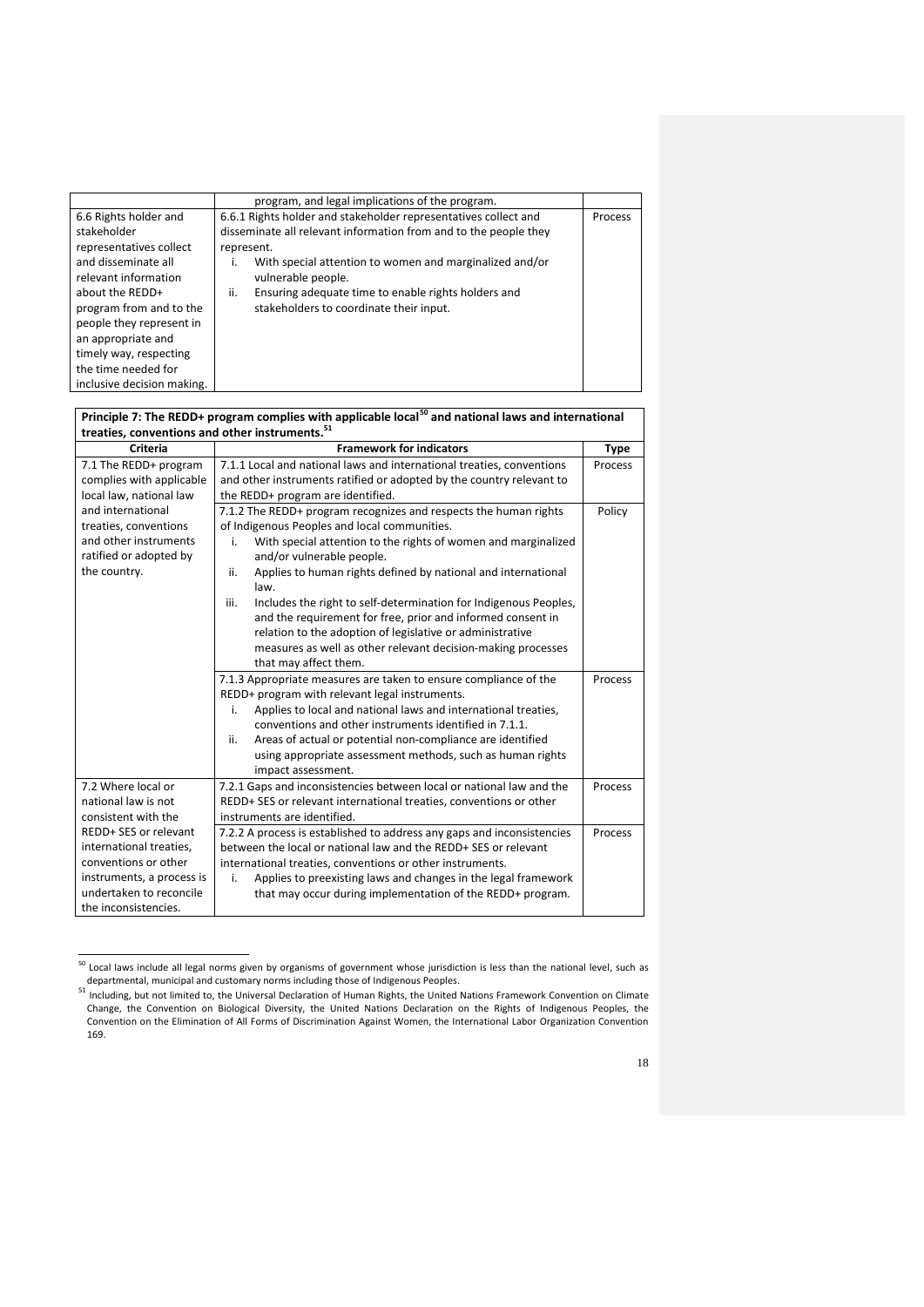#### **GLOSSARY**

**Accountability** is understood as the structures' performance of tasks or functions are subject to another's oversight, direction or request that they provide information or justification for their actions (World Bank Institute, *[Accountability in governance\)](http://siteresources.worldbank.org/PUBLICSECTORANDGOVERNANCE/Resources/AccountabilityGovernance.pdf)*

**Benefits, costs and risks** of the REDD+ program include those that are direct and indirect and include those related to social, cultural, environmental and economic aspects and to human rights and rights to lands territories and resources. Costs should include those related to responsibilities and also opportunity costs. All benefits, costs and risks should be relative to the reference scenario which is the most likely land-use scenario in the absence of the REDD+ program. Note that the term 'benefits' refers to positive impacts and the phrase 'costs and risks' equates with negative impacts.

**Carbon rights** are defined as the rights to enter into contracts and national or international transactions for the transfer of ownership of greenhouse gas emissions reductions or removals and the maintenance of carbon stocks.

**Conversion** is defined as the replacement of an existing land cover type by another land cover type, including through deforestation or through change to planted forest (UN-REDD Programme, *[Social and Environmental](http://www.un-redd.org/Multiple_Benefits_SEPC/tabid/54130/Default.aspx)  [Principles and Criteria](http://www.un-redd.org/Multiple_Benefits_SEPC/tabid/54130/Default.aspx)*, 2012).

**Country** refers to the jurisdiction leading the REDD+ program, which could be at national, state, provincial or other level.

**Country-specific interpretation** refers to interpretation at the level of jurisdiction leading the REDD+ program.

**Criteria** define the conditions that must be met related to processes, impacts and policies in order to deliver the principles.

**Customary rights** to lands and resources refers to patterns of long-standing community land and resource usage in accordance with Indigenous Peoples' and local communities' customary laws, values, customs, and traditions, including seasonal or cyclical use, rather than formal legal title to land and resources issued by the State (World Bank[, OP14. Indigenous Peoples\)](http://web.worldbank.org/WBSITE/EXTERNAL/PROJECTS/EXTPOLICIES/EXTOPMANUAL/0,,print:Y~isCURL:Y~contentMDK:20553653~menuPK:4564185~pagePK:64709096~piPK:64709108~theSitePK:502184,00.html).

**Deforestation**: The direct human-induced conversion of forested land to non-forested land (UNFCCC Decision 11/CP.7)) and or the conversion of forest to other land use or the long-term reduction of the tree canopy below the minimum 10 percent threshold (FAO, *[Forest Resources Assessment,](http://www.fao.org/docrep/014/am665e/am665e00.pdf)* 2010).

**Degradation:** The reduction in the capacity of a forest to provide goods and services (FAO, *[Forest Resources](http://www.fao.org/docrep/014/am665e/am665e00.pdf)  [Assessment,](http://www.fao.org/docrep/014/am665e/am665e00.pdf)* 2010)

**Duty bearers** have an obligation to ensure respect, protection and fulfillment of rights.

**Ecosystem services** are the benefits people obtain from ecosystems. These include provisioning services such as food, water, timber, and fiber; regulating services that affect climate, floods, disease, wastes, and water quality; cultural services that provide recreational, aesthetic, and spiritual benefits; and supporting services such as soil formation, photosynthesis, and nutrient cycling (Millennium Ecosystem Assessment, *[Ecosystems and human well](http://www.maweb.org/documents/document.356.aspx.pdf)[being: synthesis,](http://www.maweb.org/documents/document.356.aspx.pdf)* 2005). For the purposes of these standards, 'ecosystem services' refers to services other than greenhouse gas emissions reductions or removals from both forest and non-forest ecosystems.

**Effectiveness** of the REDD+ program is defined as the extent to which the emissions reductions and other goals of the program are achieved.

**Efficient** is defined as achieving the target with minimum cost, effort and time.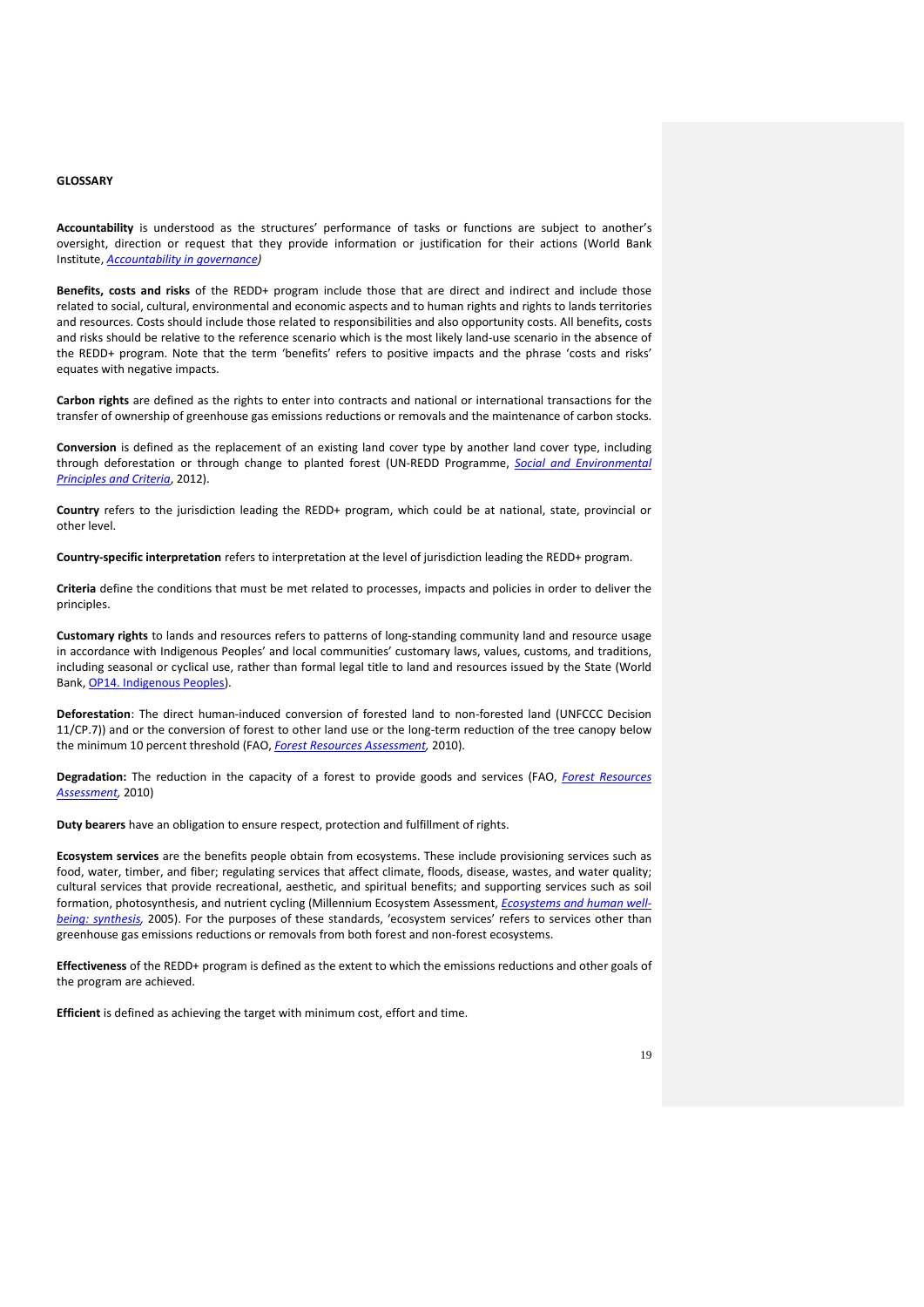**Equity** and **equitable** are defined as just, impartial and fair to all parties.

**Framework for indicators** identifies key elements for each criterion. There is a process for country-specific interpretation to develop a set of indicators that are tailored to the context of a particular country/state/province.

**Full** and **fully** as used in full and effective participation means throughout the process.

**Full and effective participation** means meaningful influence of all relevant rights holder and stakeholder groups who want to be involved throughout the process, and includes consultation and free, prior and informed consent.

**Gender sensitive** is to understand and give consideration to socio-cultural norms and discriminations in order to acknowledge the different rights, roles & responsibilities of women and men in the community and the relationships between them. Gender sensitive policy, program, administrative and financial activities, and organizational procedures will: differentiate between the capacities, needs and priorities of women and men; ensure that the views and ideas of both women and men are taken seriously; consider the implications of decisions on the situation of women relative to men; and take actions to address inequalities or imbalance between women and men (definition provided by WEDO).

**Good governance** is characterized by accountability, effectiveness, efficiency, fairness/equity, participation and transparency (FAO, *[Framework for assessing and monitoring forest governance,](http://www.fao.org/climatechange/27526-0cc61ecc084048c7a9425f64942df70a8.pdf) 2011).*

**Human rights** are the fundamental rights and freedoms that belong to every person in the world, based on core principles like dignity, fairness, equality, respect and autonomy, including but not limited to the rights enshrined in relevant international treaties, conventions and other instruments.

**Implementation** is understood to include on-going planning/decision-making as well as the implementation of the activities.

**Indicators** define quantitative or qualitative information needed to show progress achieving a criterion. REDD+ SES Version 2 separates the indicators into:

- 'essence' of an indicator – the core idea- followed by

'qualifiers' - key elements of quality describing important aspects of process or outcome, important elements that should be addressed in the scope of the indicator and other specific points that must be taken into account. The essence and all the qualifiers of each indicator are required to demonstrate high performance. The qualifiers are not optional elements. In some cases, the essence ensures sufficient quality of information and no qualifiers are included.

**Integrity** "includes, but is not limited to probity, impartiality, fairness, honesty and truthfulness", serving as an antithesis to "corruption" or "the abuse of office." (United Nations, *[Human Resources Handbook,](http://unpan1.un.org/intradoc/groups/public/documents/un/unpan020955.pdf)* 2000).

**Livelihoods** can be defined by five capitals/assets: socio-political, cultural, human, financial, natural and physical. (Eldis*, [Sustainable Livelihood Approach](http://www.eldis.org/go/topics/dossiers/livelihoods-connect/what-are-livelihoods-approaches/livelihoods-assets)*, 2012).

**Local laws** include all legal norms given by organisms of government whose jurisdiction is less than the national level, such as departmental, municipal and customary norms including those of Indigenous Peoples.

**Marginalized people or groups** are those that normally have little or no influence over decision-making processes. Marginalization may be related to gender, ethnicity, socio-economic status, geographic location and/or religion. The REDD+ Social & Environmental Standards explicitly adopt a differentiated approach that seeks to identify and address marginalization in all its forms.

**Natural forests** are defined as forest predominantly composed of trees established through natural regeneration. This can include primary forests (naturally regenerated forests where there are no clear indication of human **Comment [i14]:** New definition proposed by WEDO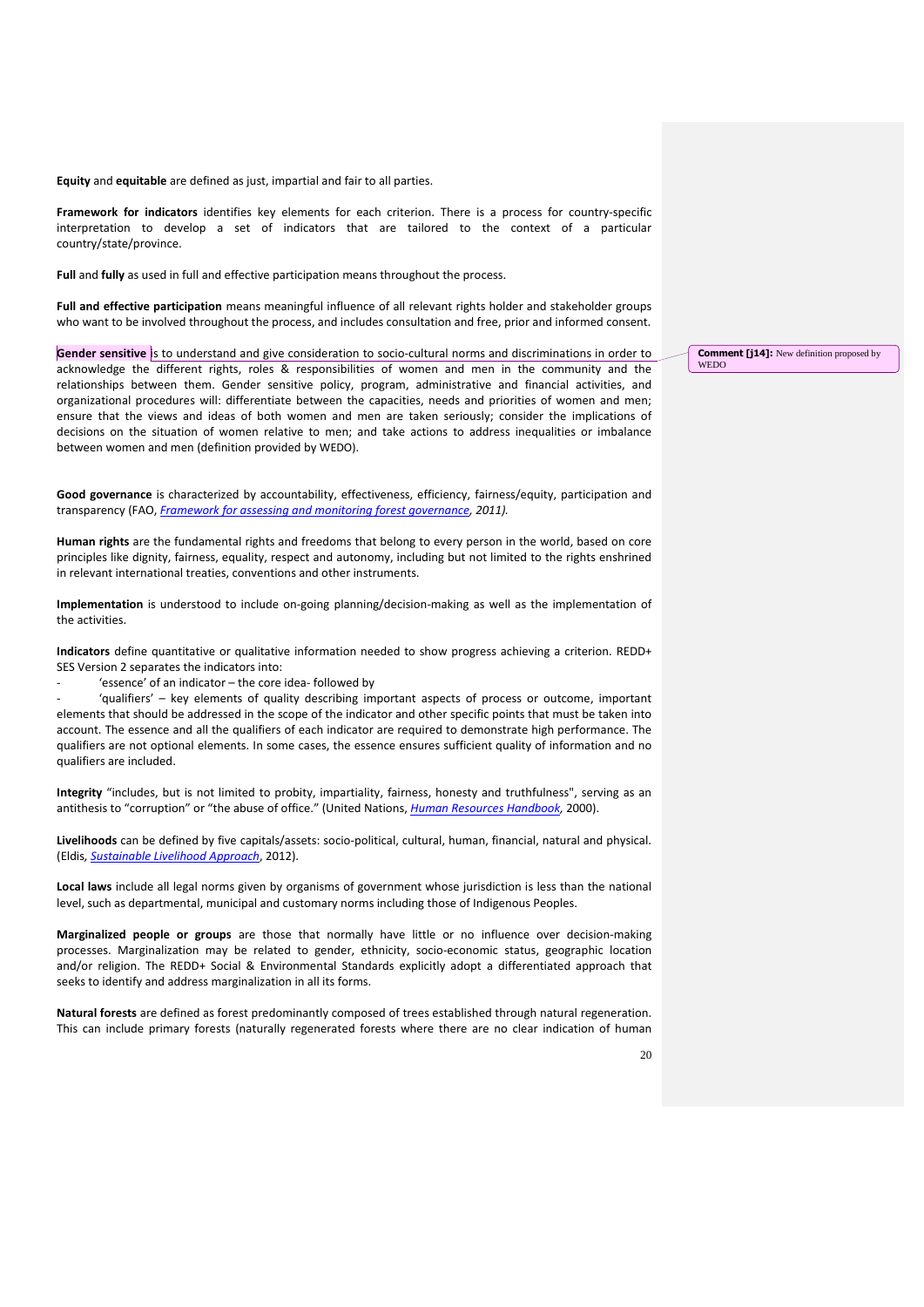induced activities and the ecological process is not significantly disturbed) and other naturally regenerated forests (where there are clear indications of human induced activities) (FAO, *[Forest Resources Assessment](http://www.fao.org/docrep/014/am665e/am665e00.pdf)*, 2010).

**Principles** provide key objectives that define high social and environmental performance of REDD+ program.

**REDD+ program** to which the REDD+ SES is being applied must be defined in a published document that (i) states the objectives; (ii) identifies the drivers of deforestation and forest degradation; (iii) describes the policies, measures and activities, and plans for their design and implementation; (iv) defines the geographical areas in which activities will be implemented, where relevant; (v) defines the institutional arrangements for program design, implementation and evaluation.

**Resources** is understood to include ecosystem services provided by these resources.

**Respect** is taken to include not undermining or prejudicing rights.

**Rights holders** are those whose rights are potentially affected by the REDD+ program, including holders of individual rights and Indigenous Peoples and others who hold collective rights.

**Social justice** is understood to mean 'respect, protection and fulfillment of human rights'.

**Socially differentiated** includes differentiated by gender, marginalization and vulnerability.

**Stakeholders** are those can potentially affect or be affected by the program.

**Standards** consist of principles, criteria and indicators which define the issues of concern and conditions to be met to achieve high social and environmental performance and a process for assessment.

**Territories** are particularly relevant for Indigenous Peoples and refers to the total environment of the areas which peoples concerned occupy or otherwise use [\(ILO Convention 169\)](http://www.ilo.org/ilolex/cgi-lex/convde.pl?C169).

**Transparency and transparent** mean that decisions taken and their enforcement are done in a manner that follows rules and regulations. It also means that information is freely available and directly accessible to those who will be affected by such decisions and their enforcement. It also means that enough information is provided and that it is provided in easily understandable forms and media (OECD, *[Citizens as partners](http://www.ecnl.org/dindocuments/214_OECD_Engaging%20Citizens%20in%20Policy-Making.pdf)*, 2001).

**Traditional knowledge:** "...the manifestations of \*indigenous peoples+ sciences, technologies and cultures, including human and genetic resources, seeds, medicines, knowledge of the properties of fauna and flora, oral traditions, literatures, designs, sports and traditional games and visual and performing arts" (UN Declaration on [the Rights of Indigenous Peoples\)](http://www.un.org/esa/socdev/unpfii/documents/DRIPS_en.pdf).

**Vulnerable people or groups** are those with high exposure to external stresses and shocks (including climate change); and with high sensitivity and low adaptive capacity to adjust in response to actual or expected changes due to their lack of secure access to the assets on which secure livelihoods are built (socio-political, cultural, human, financial, natural and physical). Forest dependency may be an important factor affecting vulnerability particularly where the REDD+ program itself may change access to forest resources. In many situations marginalization exacerbates vulnerability, e.g. marginalization by gender.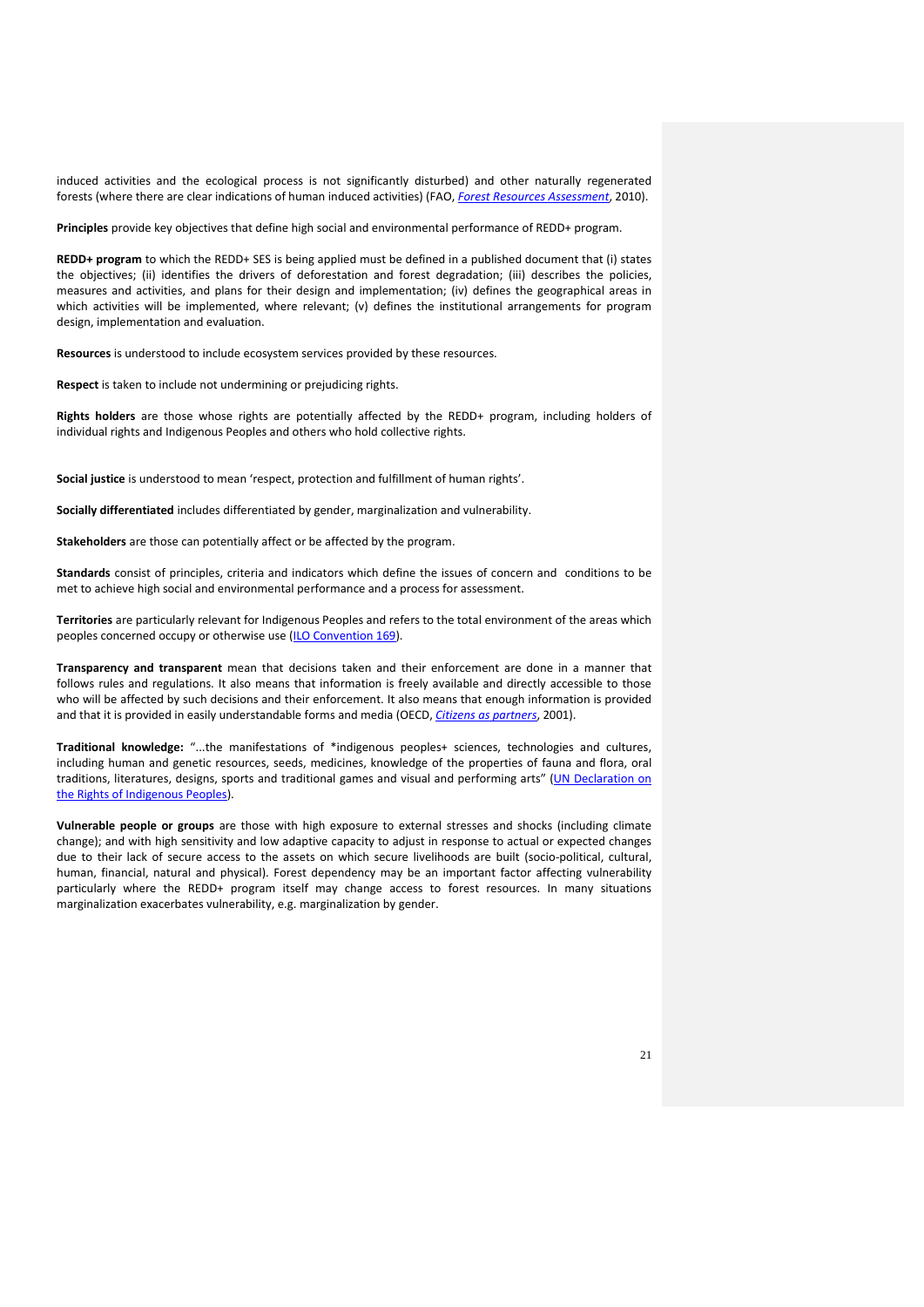# **Appendix 1. Correspondence between REDD+SES Version 2 principles and criteria and the safeguards listed in the Cancun Agreement (UNFCCC decision 1/CP.16 appendix 1)**

| <b>UNFCCC Safeguards</b>                                 | REDD+ SES Version June 18 <sup>th</sup> 2012                                                                                                                                 |
|----------------------------------------------------------|------------------------------------------------------------------------------------------------------------------------------------------------------------------------------|
| (a) That actions complement                              | Principle 4: The REDD+ program contributes to good governance, to broader sustainable                                                                                        |
| or are consistent with the                               | development and to social justice.                                                                                                                                           |
| objectives of national forest                            | 4.2 The REDD+ program is coherent with relevant policies, strategies and plans at all relevant                                                                               |
| programmes and relevant                                  | levels and there is effective coordination between agencies/organizations responsible for the                                                                                |
| international conventions and                            | design, implementation and evaluation of the REDD+ program and other relevant                                                                                                |
| agreements;                                              | agencies/organizations.                                                                                                                                                      |
|                                                          | Principle 7: The REDD+ program complies with applicable local and national laws and<br>international treaties, conventions and other instruments.                            |
|                                                          | 7.1 The REDD+ program complies with applicable local law, national law and international treaties,<br>conventions and other instruments ratified or adopted by the country   |
| (b) Transparent and effective                            | Principle 4: The REDD+ program contributes to good governance, to broader sustainable                                                                                        |
| national forest governance                               | development and to social justice.                                                                                                                                           |
| structures, taking into                                  | 4.1 The governance structures of the REDD+ program are clearly defined, transparent, effective                                                                               |
| account national legislation                             | and accountable.                                                                                                                                                             |
| and sovereignty;                                         | 4.3 Adequate information about the REDD+ program is publicly available.                                                                                                      |
|                                                          | 4.4 Finances of the REDD+ program are managed with integrity, transparency and accountability.                                                                               |
|                                                          | 4.5 The REDD+ program leads to improvements in governance of the forest sector and other                                                                                     |
|                                                          | relevant sectors.                                                                                                                                                            |
| (c) Respect for the knowledge                            | Principle 1: The REDD+ program recognizes and respects rights to lands, territories and resources                                                                            |
| and rights of indigenous<br>peoples and members of local | 1.1 The REDD+ program effectively identifies the different rights holders (statutory and customary)                                                                          |
| communities, by taking into                              | and their rights to lands, territories and resources relevant to the program.<br>1.2 The REDD+ program recognizes and respects both statutory and customary rights to lands, |
| account relevant                                         | territories and resources which Indigenous Peoples or local communities have traditionally                                                                                   |
| international obligations,                               | owned, occupied or otherwise used or acquired.                                                                                                                               |
| national circumstances and                               | 1.3 The REDD+ program requires the free, prior and informed consent of Indigenous Peoples and                                                                                |
| laws, and noting that the                                | local communities for any activities affecting their rights to lands, territories and resources.                                                                             |
| <b>United Nations General</b>                            | Where the REDD+ program enables private ownership of carbon rights, these rights are<br>1.4                                                                                  |
| Assembly has adopted the                                 | based on the statutory and customary rights to the lands, territories and resources that generated                                                                           |
| <b>United Nations Declaration</b>                        | the greenhouse gas emissions reductions and removals.                                                                                                                        |
| on the Rights of Indigenous<br>Peoples;                  | Principle 6: All relevant rights holders and stakeholders participate fully and effectively in the                                                                           |
|                                                          | REDD+ program.                                                                                                                                                               |
|                                                          | 6.3 The REDD+ program builds on, respects, supports and protects rights holders' and                                                                                         |
|                                                          | stakeholders' traditional and other knowledge, skills, institutions and management systems                                                                                   |
|                                                          | including those of Indigenous Peoples and local communities.                                                                                                                 |
|                                                          | Principle 7: The REDD+ program complies with applicable local and national laws and                                                                                          |
|                                                          | international treaties, conventions and other instruments.                                                                                                                   |
|                                                          | 7.1 The REDD+ program complies with applicable local law, national law and international                                                                                     |
|                                                          | treaties, conventions and other instruments ratified or adopted by the country                                                                                               |
| (d) The full and effective                               | Principle 6: All relevant rights holders and stakeholders participate fully and effectively in the                                                                           |
| participation of relevant                                | REDD+ program.                                                                                                                                                               |
| stakeholders, in particular                              | 6.1 The REDD+ program identifies all rights holder and stakeholder groups and characterizes their                                                                            |
| indigenous peoples and local                             | rights and interests and their relevance to the REDD+ program.                                                                                                               |
| communities, in the actions                              | 6.2 All relevant rights holder and stakeholder groups that want to be involved in REDD+ program                                                                              |
| referred to in paragraphs 70                             | design, implementation, monitoring and evaluation are fully involved through culturally                                                                                      |
| and 72 of this decision;                                 | appropriate, gender sensitive and effective participation.<br>6.4 The REDD+ program identifies and uses processes for effective resolution of grievances and                 |
|                                                          | disputes relating to the design, implementation and evaluation of the REDD+ program, including                                                                               |
|                                                          | disputes over rights to lands, territories and resources relating to the program                                                                                             |
|                                                          | 6.5 The REDD+ program ensures that rights holders and stakeholders have the information that                                                                                 |
|                                                          | they need about the REDD+ program, provided in a culturally appropriate, gender sensitive and                                                                                |
|                                                          | timely way, and the capacity to participate fully and effectively in program design, implementation                                                                          |
|                                                          | and evaluation.                                                                                                                                                              |
|                                                          | 6.6 Rights holder and stakeholder representatives collect and disseminate all relevant information                                                                           |
|                                                          | about the REDD+ program from and to the people they represent in an appropriate and timely                                                                                   |
|                                                          | way, respecting the time needed for inclusive decision making.                                                                                                               |